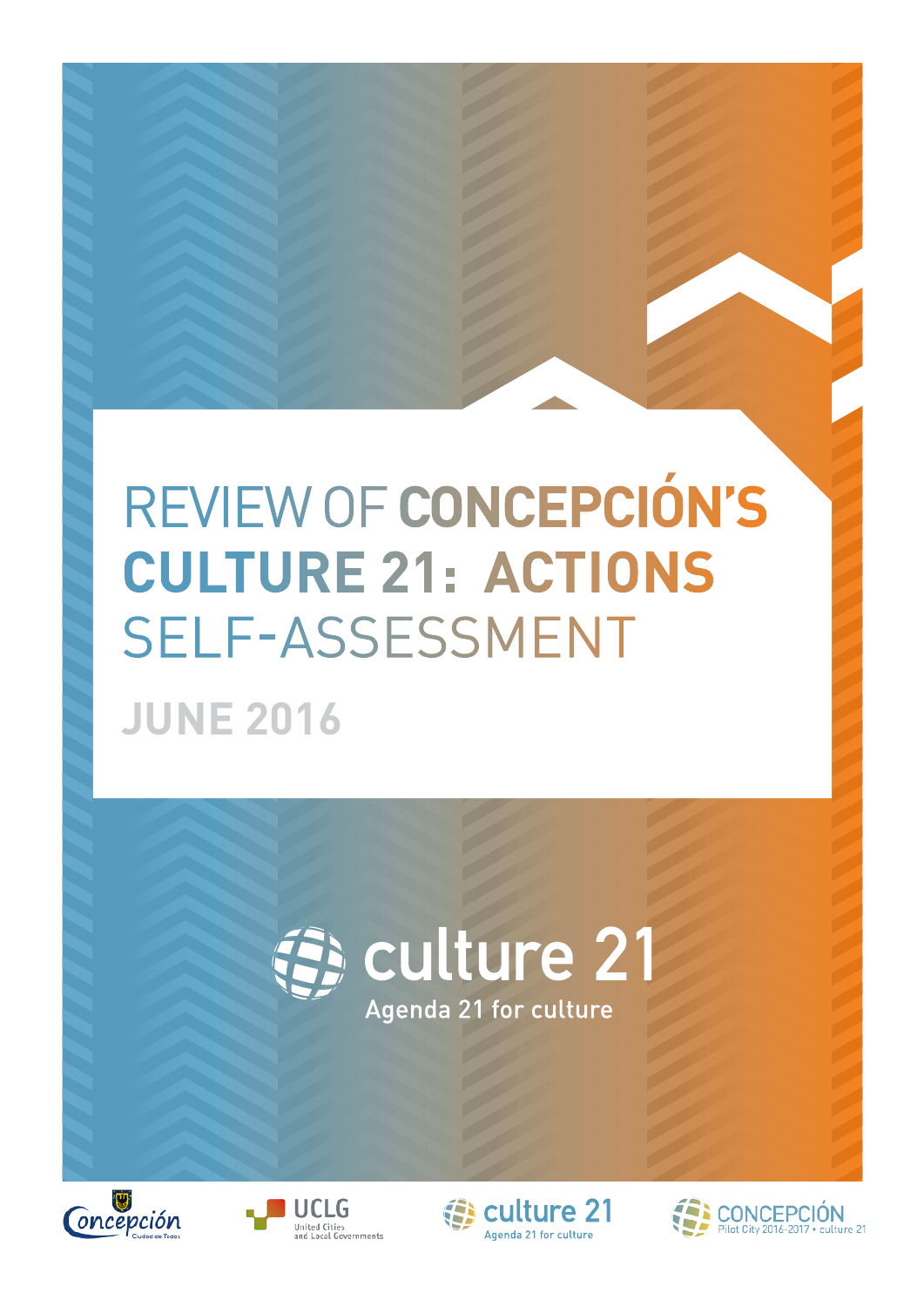Within the scope of its participation as a pilot city for Agenda 21 for culture in 2016, the city of Concepción carried out a self-assessment exercise on its cultural and sustainable development policies in May of the same year. This project was based upon the **[Culture 21 Actions](http://www.agenda21culture.net/images/a21c/nueva-A21C/C21A/C21_015_en.pdf)** document approved by the United Cities and Local Governments Committee on Culture in March of 2015. It allowed cities all over the world to examine their strengths and weaknesses with regards to these policies, based on common guidelines. Furthermore, the exercise compared the evaluation of each city with those opinions taken from a panel of experts on a global level.

This self-assessment was carried out in a participative manner, an exercise that allowed participants to provide a perspective on the current state of the city as well as to share their aims and proposals. The exercise carried out in Concepción relied upon the participation of people in a number of services from the municipality of Concepción. This included the regional government as well as a various public, private, and citizens' organisations (See list in Appendix 1).

This document was written by Antoine Guibert, an expert in the implementation of Agenda 21 for culture, in close collaboration with the Secretariat of the UCLG Committee on Culture. It summarises and analyses the assessments made in the city of Concepción, compares these with elements of the global average, and posits suggestions for some aspects that may warrant monitoring. The report should serve the city of Concepción in helping it to develop its work programme within the framework of its participation in the Pilot Cities Project of Agenda 21 for culture.

**ASSESSMENT**

**SELF**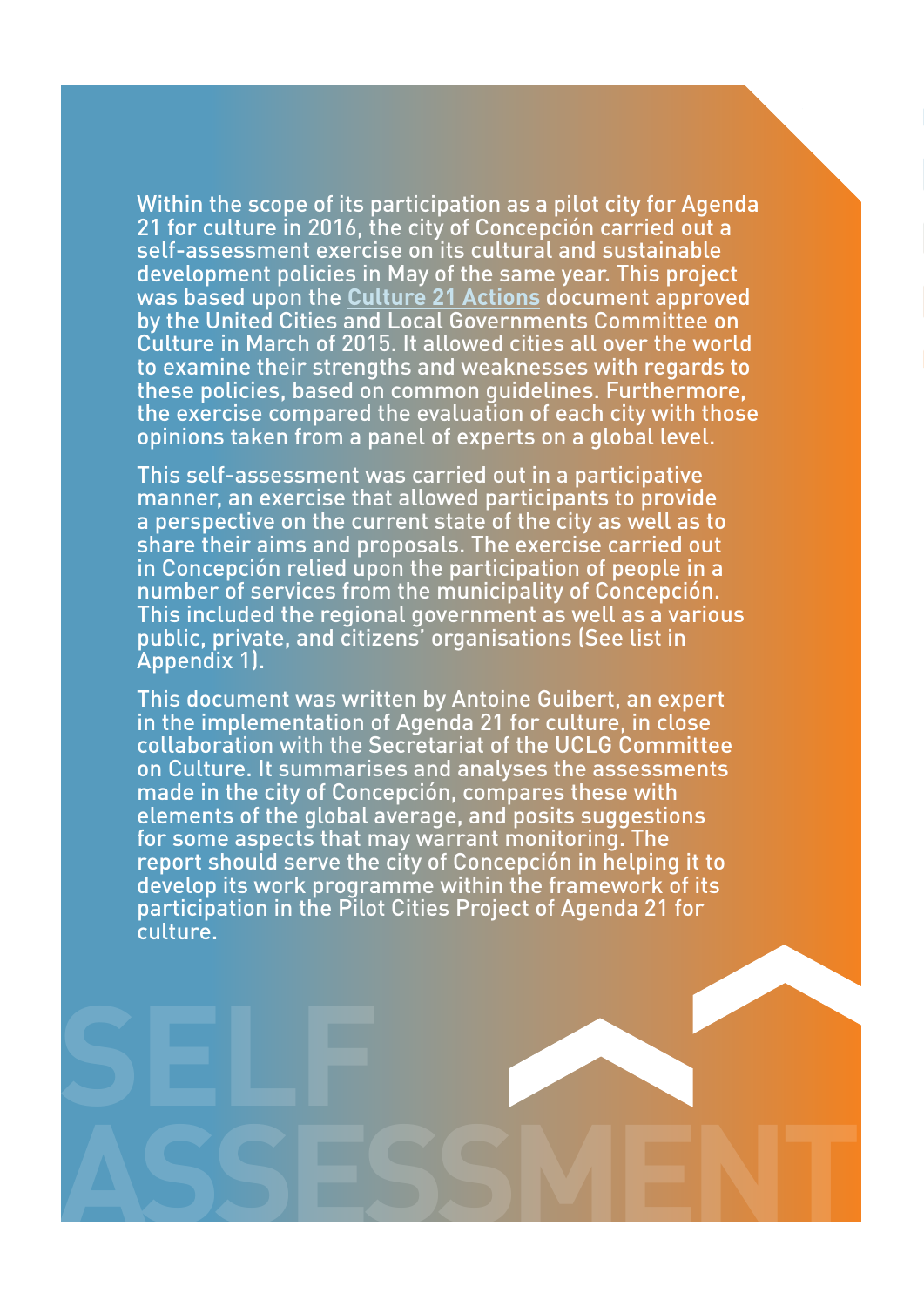# **GENERAL OVERVIEW**

The city and community of Concepción, has an area of 221 square kilometres and is the capital of the province of the same name as well as the Region of the Biobío, Chile. It is located in the country's central region, 509 kilometres to the south of Santiago. It has a population of approximately 230,000 inhabitants, and on a provincial level (metropolitan Concepción) surpasses a million inhabitants, making it the secondlargest conurbation in the country. Concepción's economy is based on development in industry, forestry, fisheries, services, and university education. In fact, there more than 10 higher education institutions, which creates a young, and constantly evolving population. Its geographical environment is rich in things such as rivers, mountains and lagoons in urban areas.

One of the major environmental issues is earthquakes, which it has suffered many times throughout its history. Large earthquakes have left their mark on city, evidenced in its modernity and resilience, but have also deprived it of a deeper architectural heritage. What is more, is they have forced a part of the population to relocate. The last earthquake took place in February of 2010. With a magnitude of 8.8 on the Richter scale, it was the strongest in history. It was followed by a number of tsunamis, caused significant damage to the city, and left 524 people dead. This natural disaster was followed by a "social earthquake" with a number of instances of looting, robbery, and social and administrative turmoil. It required military intervention to maintain order. This social and natural catastrophe has had a profound effect on the city's inhabitants.

In response to the situation, Concepción wants to boldly support culture in order to reverse the situation and prompt a new dynamic in sustainable development. With this intent, in 2014 the municipality adopted the Strategic Cultural Plan of Concepción, known as "Concepción 2030", and received its first consultation on behalf of the UCLG Committee on Culture. Now, in 2016, two years following the adoption of this plan, the current assessment exercise provides a perspective on the work carried out, including identifying the areas that may require increased monitoring.

Globally, Concepción is well above the averages as taken from a panel of global experts in 2015. As figure 1 demonstrates, the city is particularly noteworthy in the areas of "3. Culture and education" (90, with a global average of 38); "2. Heritage, diversity, and creativity" (with an average score of 79.17, above a global mean of 50); "8. Culture, information, and knowledge" (75.00, with a 43 worldwide); "9. Governance of culture" (69.32, with a 37 worldwide); and "1. Cultural rights" (67.50, with a global average of 35). Concepción also obtained scores higher than, or equivalent to, the global average in the areas of "7. Culture, urban planning, and public space" (59.38, above the 44 average); "5. Culture and economy" (49, with a 38 worldwide); and "6. Culture, equity, and social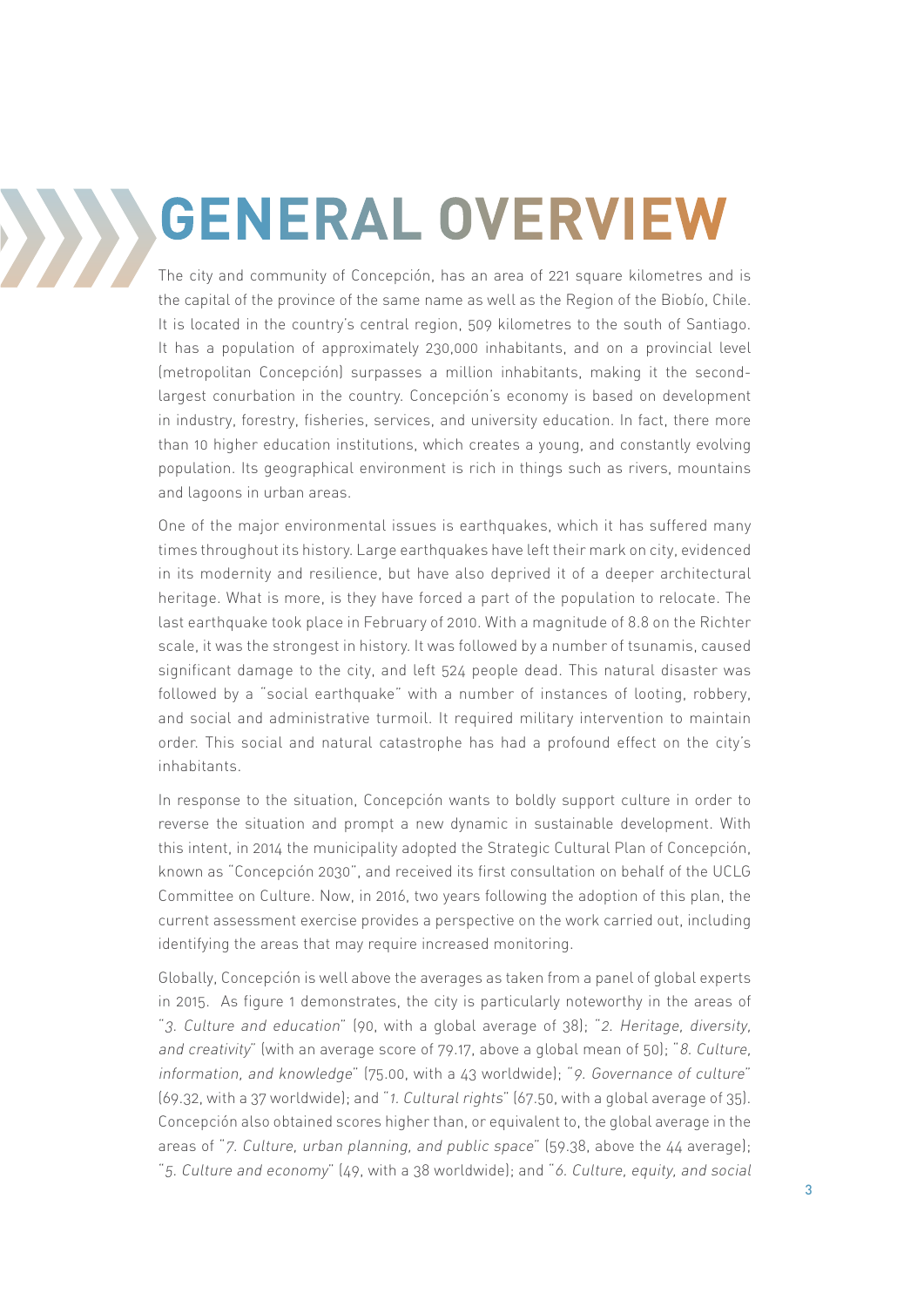

#### Figure 1: Self-assessment of Concepción and data from the Global Panel 2015

inclusion" (41.67, with a worldwide average of 35). On the other hand, the city received below-average scores in the area of "4. Culture and environment" (27.50, with a 30 worldwide)<sup>1</sup>.

In a comprehensive way, this underlines the immense work carried out since adopting Concepción's Strategic Cultural Plan in 2014, as well as the fact that the large majority of actions analysed in this report have since been implemented.

<sup>1</sup> The Culture 21 Actions Self-assessment Guide asks cities to provide a score between 1 (undeveloped action or at the embryonic stage) and 9 (action in full development) for each of the 100 actions that conforms to Culture 21 Actions, as well as to offer an indicative description in order to establish a city's position. For each action, a score between 1 and 3 corresponds to an "embryonic stage"; a score from 4 to 6 indicates a "development stage"; and an evaluation between 7 and 9 established the city at a "well developed stage". The percentage figures accompanying each of the areas of commitment from Agenda 21 Actions are derived from those scores between 1 and 9 issued to every action that has been analysed.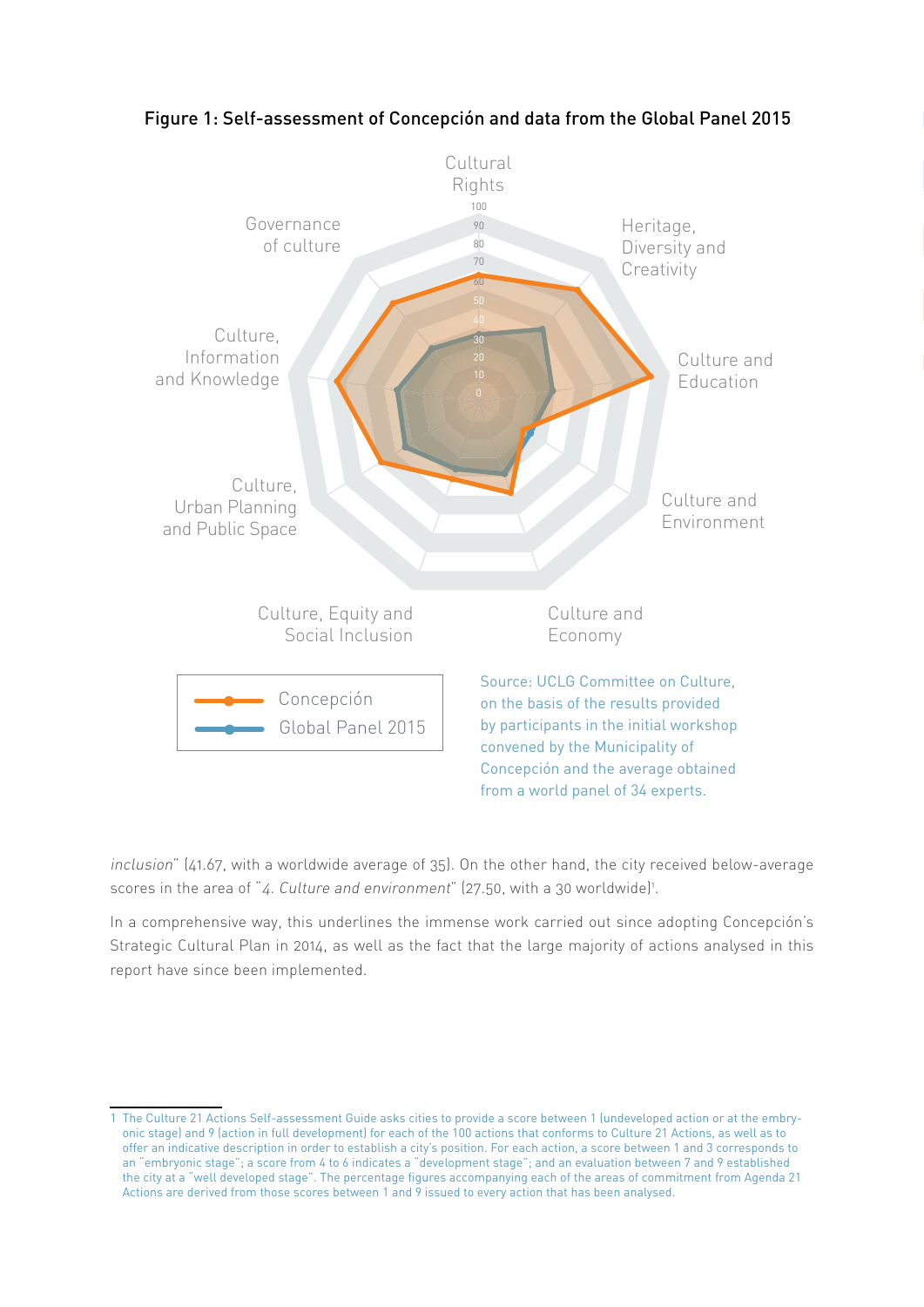# **12 CULTURAL**<br> **12 RIGHTS RIGHTS**

In this area, Concepción received a score of 67.50, well above the worldwide average of 35.00.

In general, it should be noted that, in Chile, the concept of cultural rights is not highly recognised. Culture is usually understood as a consumer good or a form of accessibility, but not as a civil right. However, in Concepción, participants demonstrated a significant level of awareness to cultural rights.

Despite not explicitly addressing the issue, Concepción's Strategic Cultural Plan, "Concepción 2030", adopted in 2014, integrates a vision and perspective of cultural rights. It attempts to provide a citizens' viewpoint on cultural activity as a means for everyone to access and participate in cultural life. It has also been observed that civil society and the city's cultural sectors are quite aware of the issue of cultural rights, such as the Regional Arts and Culture Council, which incorporated this issue into its actions. Generally, cultural rights seem to be an emerging theme in Concepción, which arouses growing interest.

In addition, this has fostered the participation of residents in decisions and in cultural policies. It particularly highlights the development of Concepción's 2014 Strategic Cultural Plan, which was created through a exemplary process of citizen participation, from street surveys to a forum where citizens voted directly. There are spaces for debate and spaces for citizen participation that are regularly open.

Concepción is also distinguished by residents' active participation in cultural practices and in cultural creation. The municipality has various programmes dedicated to citizens' active participation, especially in specific neighbourhoods, and in the use of public spaces. Civil society and cultural infrastructure have helped to create many spaces open to citizens' active participation, despite the fact that this area can still be considered in need of further development.

While no reference text exists on rights, freedoms, and cultural responsibilities, the municipality is preparing a draft ordinance on culture that should integrate the issue of cultural rights and constitute a reference document on the matter.

By contrast, Concepción received an intermediate score on other actions. For example, no formal municipal standards exist for minimum basic cultural services. Even so, the city established certain implicit standards and aims to develop its cultural activity with a special focus on more remote areas, and to ensure equitable access for the entire population. This also underscores the fact that the Regional Arts and Culture Council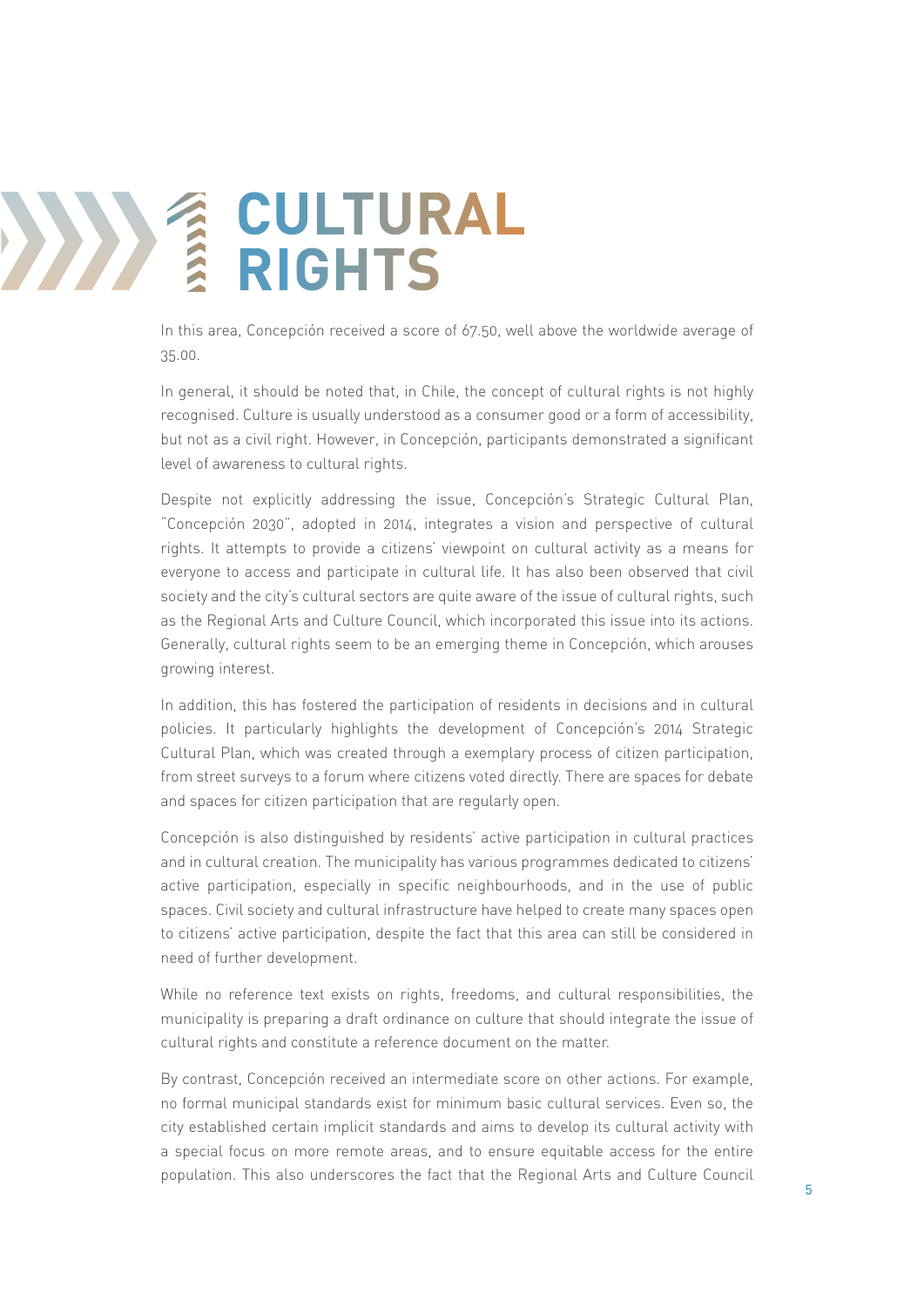## **ENDERAL**<br>ENGHTS **RIGHTS**

has an infrastructure plan for this sector, with minimum standards for its intervention. However, no systematic analysis was performed on obstacles to citizens' access to, and participation in, cultural life, but rather only occurred occasionally or implicitly. Additionally, no measures have been taken to focus special attention upon gender discrimination. Concepción is home to a fairly organised and dynamic civil society, and those civil society organisations rely on a considerable number of members. Yet, in spite of this, no programs are carried out to foster participation and residents' involvement in civil society's cultural organisations. Although, local civil society organizations working in human rights are beginning to explicitly include cultural rights in their priorities.

Lastly, it should be emphasized that during the assessment, it was found that there is a need to strengthen the cultural rights of indigenous communities established in Concepción, particularly of the Mapuche community. Within the framework of the Pilot City process, a workshop was held with the representatives of Concepción's Mapuche organisations. Although the municipality has made efforts in recent years to adapt their services to the Mapuche community, such as creating an Office of Indigenous Affairs, several shortcomings were identified in the area of Mapuche cultural rights. Currently, there are no cultural centres in Concepción where the Mapuche can live, share, and transmit their culture and language. In addition, ceremonial spaces are informally occupied without being legalised. There is an apparent need for work in the field of education, in order to foster the transmission of culture and language, as well as to promote intercultural dialogue as means of combating discrimination and racism. Furthermore, there is a need for comprehensive action in this area that addresses health, the territory, economic empowerment, and symbolic recognition.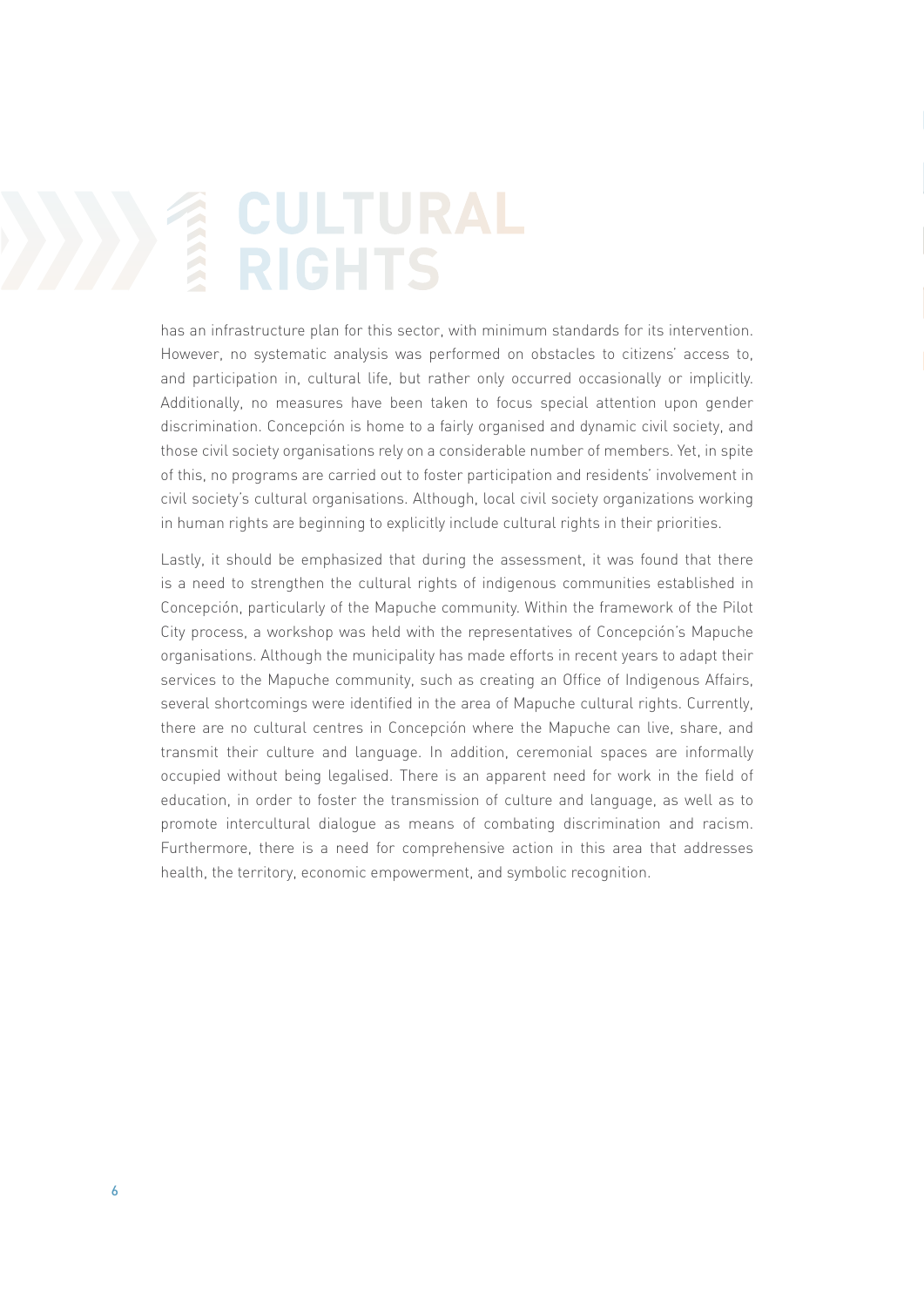## **2**<br> **EXPERISITY HERITAGE, DIVERSITY AND**

In this area, Concepción received a score of 79.17, well above the global average of 50.00.

The municipality relies on a Culture Advisory Office, tasked with cultural policies, whose next project is the creation of a Department of Culture. The municipality dedicates a budget to culture, in alignment with national and international standards, suitable for enabling sustainable development of local cultural life.

Concepción is especially noteworthy in the field of artistic creation, where it received high ratings. Various structures exist that are dedicated to the formation, creation, and production of culture. What stands out in particular is the development of the Concepción Creation Centre (the "C3") by the municipality, a piece of cultural infrastructure dedicated to creation. This space is a response to the strong demand by the artistic community and is located in an abandoned school in a socially disadvantaged neighbourhood. The centre's management model is being co-constructed with the community in a participative way, where citizens' groups that use the centre both benefit as well as directly participate in its renovation works.

Concepción is also especially notable for holding cultural activities in public spaces, thus lending visibility to local artistic creation and promoting meeting spaces for the population. There is a programme of activities in public spaces that acts as a response to the lack of cultural dissemination infrastructure. The programme also strengthens access to participation in cultural life, as well as to fill public spaces with it. On the other hand, activities which build excellence from a close proximity with residents and their initiatives have only been carried out occasionally. Currently, there is no developed programme in this area. Finally, support policies for the arts exist, with attention to unique disciplines, while local production maintains a significant and balanced presence in the city's range of activities. Policies and programmes dedicated to scientific culture exist in various institutions in the city, yet not within the municipality itself.

Concepción received an intermediate score across all aspects of the protection of cultural heritage, both tangible and intangible. While legal frameworks surrounding the protection of tangible heritage exist, few economic resources for conservation are actually in place, and those management models appear to be insufficient. With regards to intangible heritage, the Regional Arts and Culture Council has had a means of identifying it for the past 10 years. Overall, this highlights the importance of changing perspectives on cultural heritage, thereby adopting a more transversal and civic viewpoint.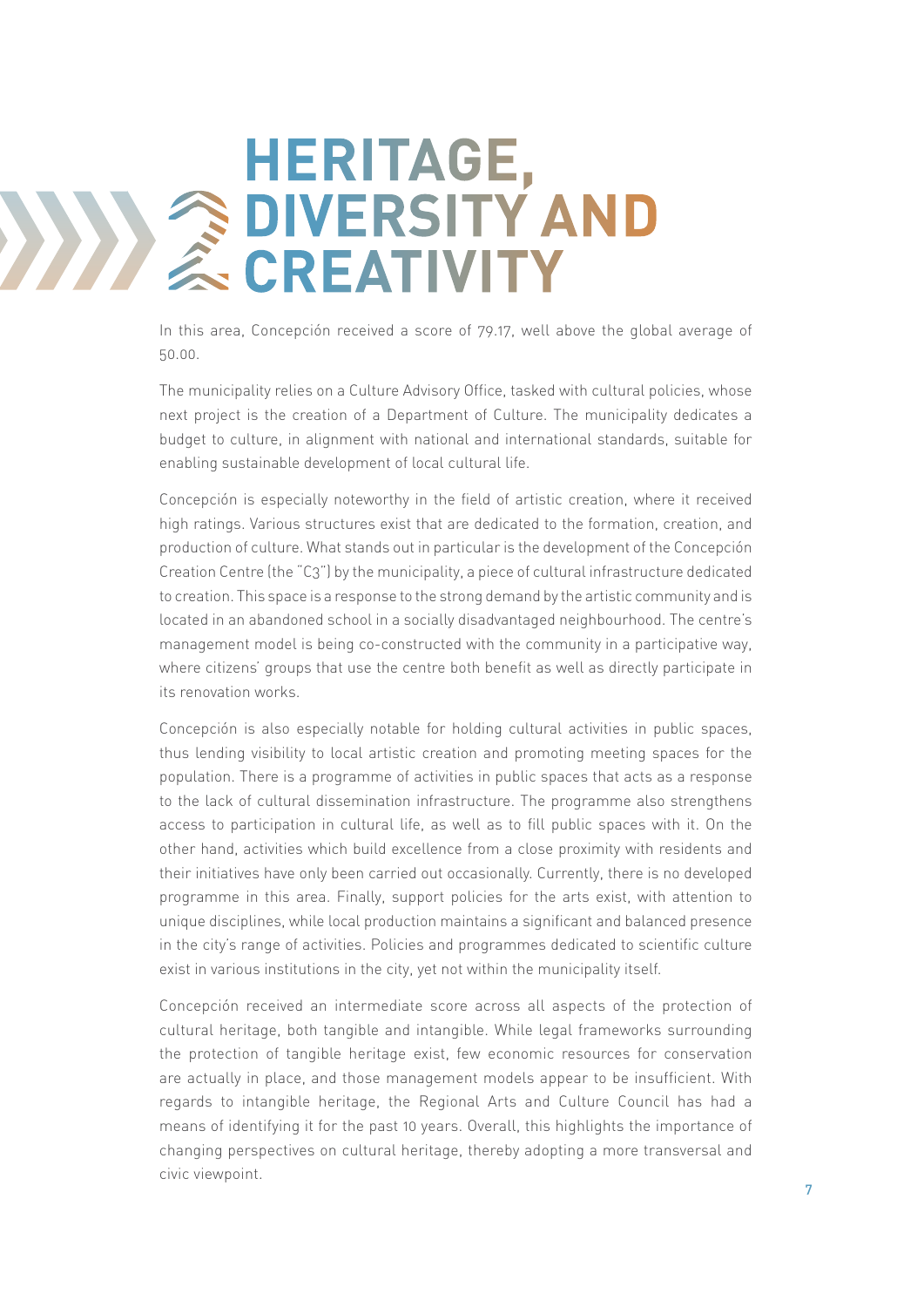### **2227 HERITAGE, DIVERSITY AND CREATIVITY**

Concepción also received an intermediate score in cultural and linguistic diversity. At a municipal level, it established the Office of Indigenous Affairs, but still has not followed through on cultural projects with the indigenous populations living in Concepción. At the same time, a number of binational cultural institutions exist, such as the Alliance Française, that undertake the important tasks of cultural exchange and intercultural projects. The municipality also organises an international cultural cooperation programme that involves local cultural life.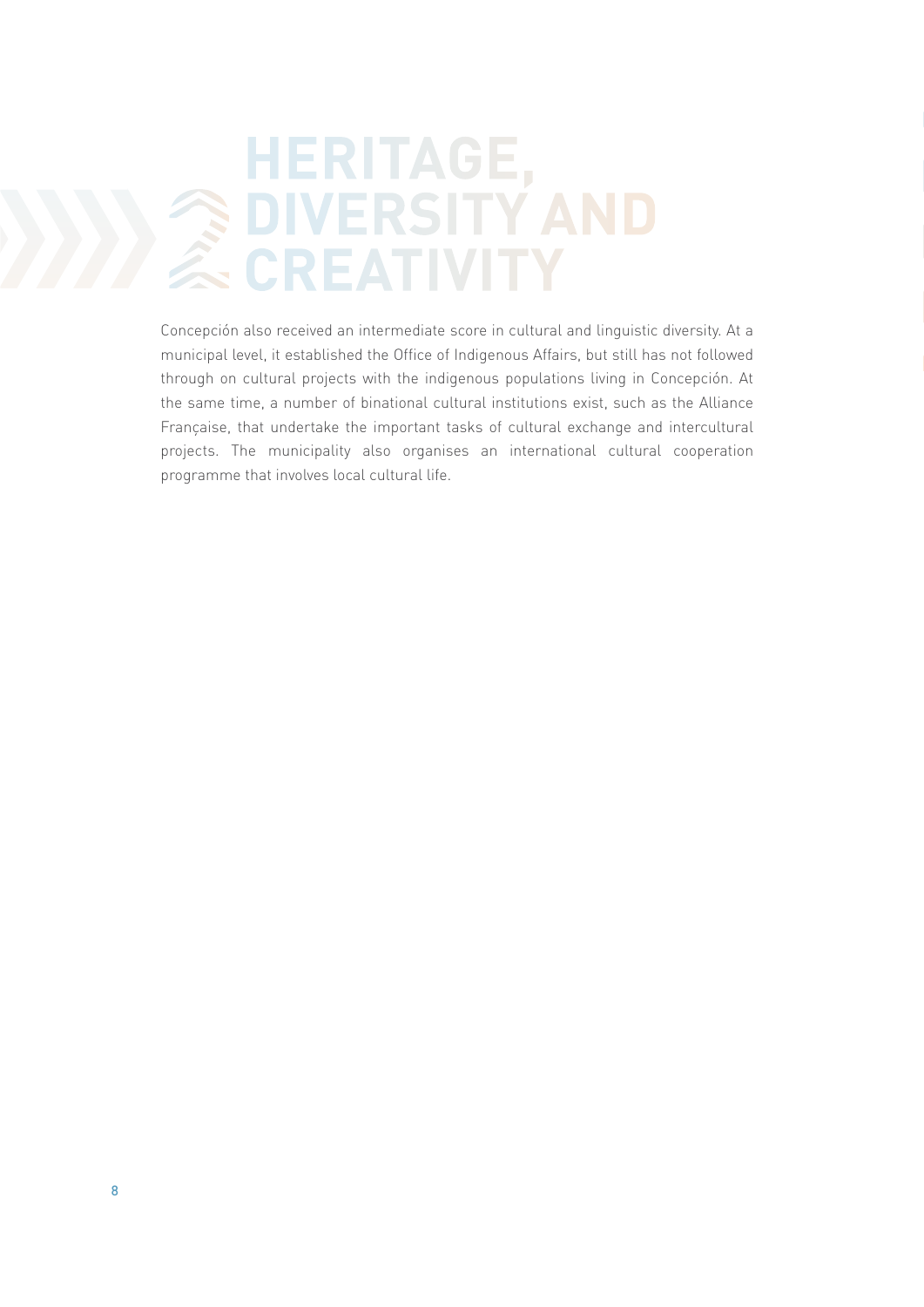# **CULTURE AND EDUCATION**

Concepción is significant for its links between culture and education. In this area it was awarded a score of 90, which is significantly higher than the global mean of 38.00.

A local strategy is in place that links education policy with cultural policy where the municipality has implemented various cultural education programmes. This includes municipal schools of the arts, or participatory cultural workshops in various neighbourhoods. Cultural activities are carried out in schools thanks to a specific municipal program which organises in-school cultural workshops, such as a programme for education workshops in certain neighbourhoods and in non-formal environments. The city's cultural institutions generally implement educational activities, while schools also often build cultural activities on their own terms, opening themselves up to the community. Local artistic education is available due to six formal artistic education schools established by the Ministry of Education, including a municipal art school (the Concepción Artistic Centre, CAC), as well as various private centres. The municipal government is opening a cultural information point in the centre of the city. It will also establish a website for distributing the city's cultural agenda, which will be a means of sharing information about cultural activities and cultural education.

In spite of this, there is a marked deficit in the curricula of primary and secondary education students. This is evident given that they do not sufficiently include the acquisition of cultural skills and knowledge, nor do they adequately value local cultural resources. In this area, participants underlined the fact that over many years, the Ministry of Education showed a tendency towards eliminating cultural subjects from education programmes. Although, since 2015 a noticeable effort has been made to reverse this. Since 2015 the Ministry of Education has been implementing an artistic education programme in both general and artistic schools that integrates a local perspective. There is a local artistic education bureau in place, created by a Ministry of Education initiative, that brings together public, civic, and private actors in the fields of culture, education, and lifelong learning. The bureau is open to all formal and informal organisations of the region.

Education and cultural sector training programmes implicitly address cultural rights and general human rights. With this in mind, the Ministry of Education offers teachers further comprehensive training on citizenship that incorporates culture. With respect to education and learning in the cultural sector, there is local training in management and cultural policies at the University of Concepción, as well as within art programs. The Regional Arts and Culture Council also offers training in this area.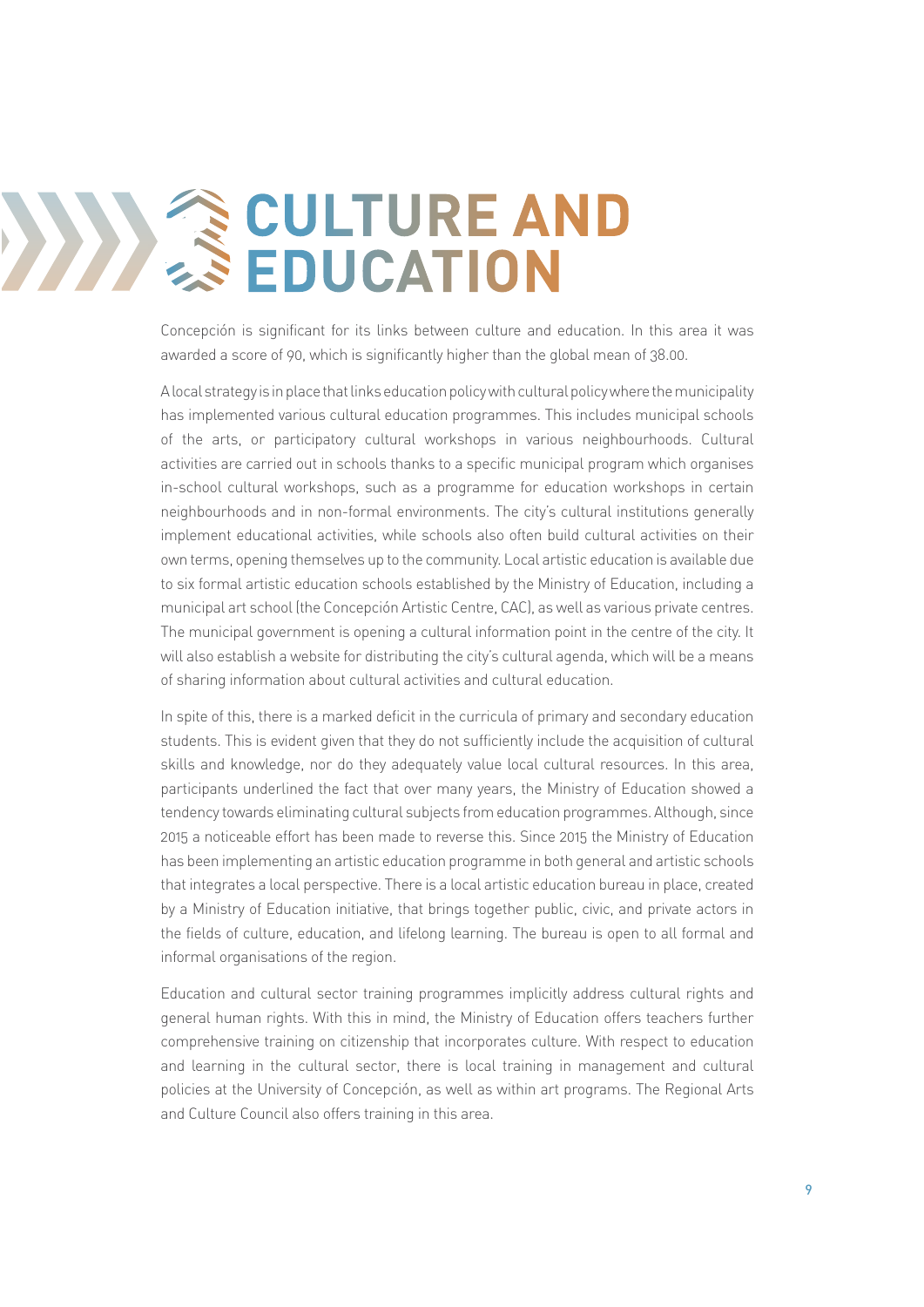# **4 CULTURE AND<br>ENVIRONMENT ENVIRONMENT**

Here Concepción received a score of 27.50, slightly below the global average of 30.00.

Broadly speaking, the recognition between culture and environment is an emerging issue in Concepción. Local promotion strategies for environmental sustainability only take culture into account in one aspect of education. Similarly, local cultural policies only integrate environmental sustainability objectives into certain activities. Departments of culture and the environment are occasionally involved, but there are no permanent coordination mechanisms in place. Recycling initiatives are organised during cultural events, including carrying out ecological awareness activities, but cultural organisations themselves do not evaluate their environmental impacts. The local government recognises the cultural interest of certain natural spaces on an ad hoc basis, although no exhaustive or systematic programme is in place for identifying these spaces.

As a result, Concepción was marked at an "embryonic stage" in a number of actions. There is little promotion of local products and gastronomy, which does not seem to be recognised as an essential part of local cultural activity. Despite this, however, the city's cultural sector is developing a pilot programme for the discovery of local food products and cultural activities in the form of tourism. However, this is still in its early stages. At the same time, few citizens' initiatives for the sustainable use of public spaces are promoted. There are also no programmes established for preserving and disseminating traditional knowledge and practices that contribute to the sustainable use of ecosystem resources. Finally, there do not seem to be public, private, or civil society organisations working on the relationship between culture and the environment.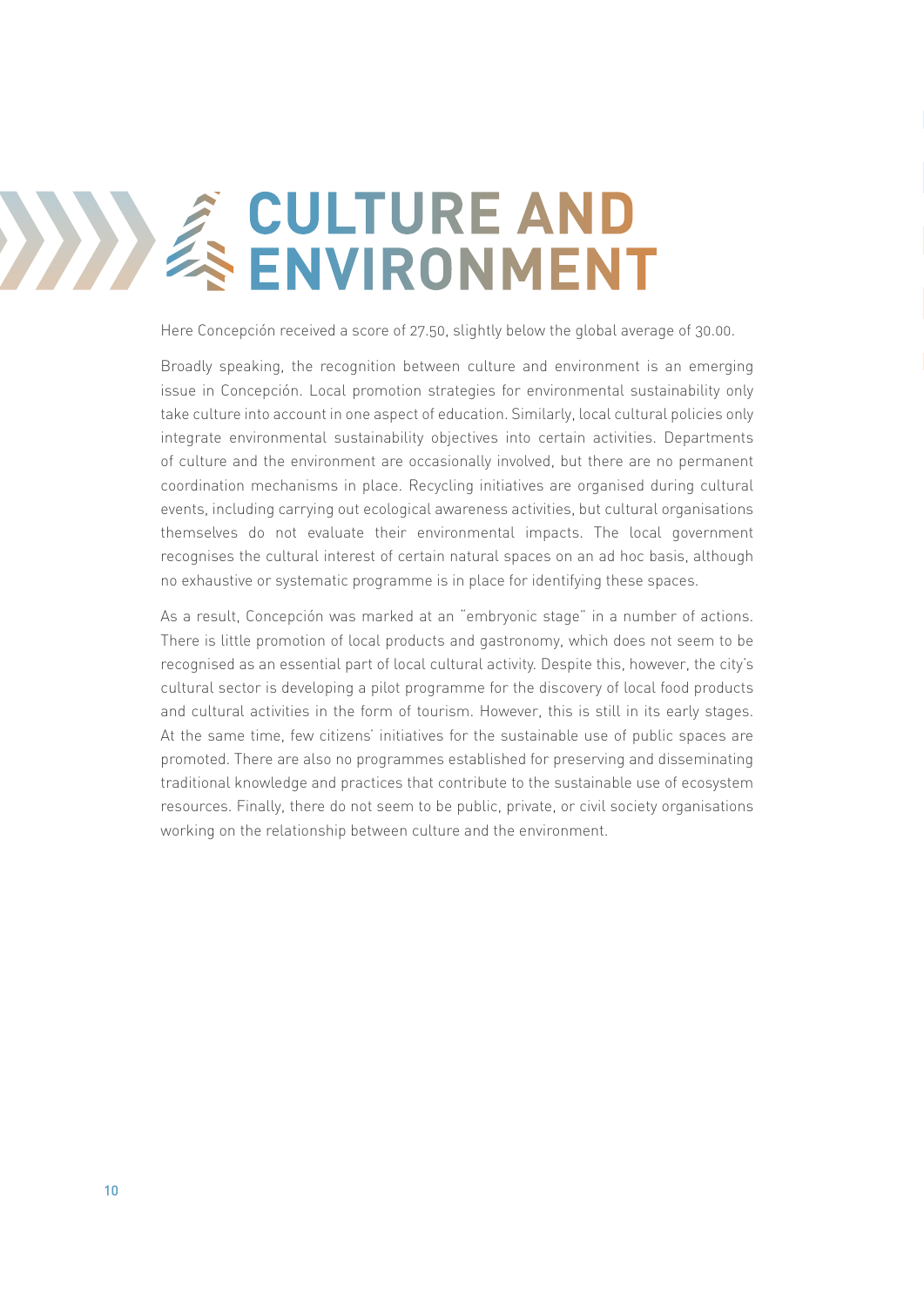# **SCULTURE AND ECONOMY**

Concepción was awarded a score of 49 in this area, above a global mean of 38.00.

The city's local economic development strategies have begun to show a general comprehension of the cultural economy's specific strategies by working with its actors. In this regard, the most modern institution is the Production Development Corporation (Corfo), a national institution with a creative economy development plan. Nonetheless, participants found that Corfo's plan was not well-adapted to the characteristics of the cultural sector. Local economic contributions made by public, civic, and private cultural actors, including their direct and indirect impact on the creation of wealth and employment, are analysed periodically by the Regional Arts and Culture Council and by Corfo. Apart from Corfo, other actors (municipal and regional governments) scarcely recognise culture as an important pillar of economic development. As a result, they have not implemented a clear strategy for development in this area. By contrast, in regards to access to employment and job placement, the municipality has established a noteworthy programme for labour integration by training artisans and cultural workers, as well as through aid mechanisms for entry into the market. In this way it recognises the value of maintaining the territory's established trades, yet there is a notable disappearance of some trades in the area, as well as difficulties for innovation in this sector.

As a result, Concepción received an intermediate score on a number of actions. National and local legislation ensures that recruitment and compensation schemes align with the characteristics of cultural sector workers, including the recognition of copyrights and other related rights. However, it should be noted that poor socioeconomic conditions and low levels of remuneration still generally exist for the workers of Concepción's cultural sector. Indeed, there are some public and private financing mechanisms in place, as well as mechanisms favouring voluntary contributions to cultural projects, but they appear poorly adapted to the reality of the cultural sector, and an insufficient response to its needs. Certain partnerships exist between cultural actors and companies, such as the "Artistas del acero" ("Steel artists"), but are generally scarce. Concerning the city's tourism model, the regional government has a tourism development plan that includes a cultural aspect. Although, it has not been fully developed and lacks a better relationship with local actors.

Concepción received lower scores for activities relating to information and training spaces on copyrights, economic models related to shared creation practices, or new forms of distribution. The University has a specific programme in this area financed by Corfu. However, according to the participants in this self-assessment exercise, it is an inadequate response to the needs of the cultural sector. Lastly, corporate social responsibility programmes do not tend to specifically include themes and projects relating to culture. Additionally, local business organisations, such as the chambers of commerce, do not include specific policies or programmes for culture.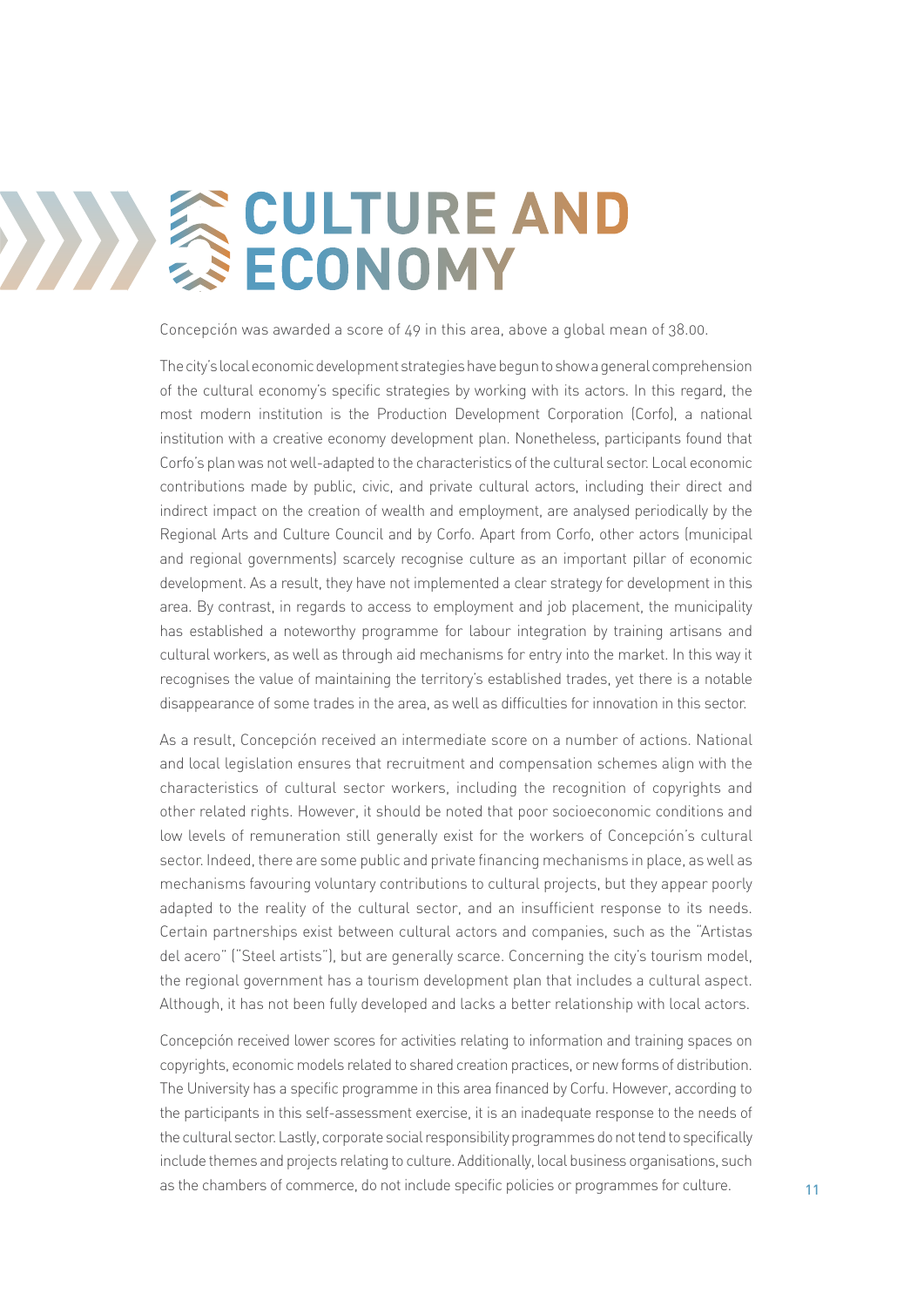# **EQUITY AND**<br>
SOCIAL INCLUSION **SOCIAL INCLUSION**

Where these issues are concerned, Concepción scored 41.67, above the worldwide average of 35.00.

Concepción boasts some programmes with a special focus on the city's outlying areas, neighbourhoods, and public spaces. Thanks to these programs, the municipal government aims to ensure that all residents are able to access and participate in cultural life. However, the municipality's cultural programmes do not seem to focus on any one group in particular. Furthermore, even while factors used to determine the cultural vulnerability, or fragility, of certain groups or individuals in the region are not analysed periodically, there is an inherent recognition of them.

In fact Concepción casts a critical eye on the concept of inclusion, and most cultural actors prefer to address this as a right to difference and a respect for diversity. Indeed, Concepción's civil society is independent and well-organised in that different groups and neighbourhoods have their own unique identities and cultural expressions where they are not necessarily considered to be excluded from cultural life. More than integration, this underlines the possibility of adopting an approach that seeks to reinforce and empower these groups and territories. Similarly, Concepción ranked highly in the active promotion of women's participation in cultural activities and organisations. This is a direct result of the creation of the municipal Office for Women. In addition, local civil society organisations develop awareness-raising campaigns with the support of public institutions and culural organisations.

Concepción achieved intermediate scores in areas related to the consideration of the cultural dimension of the social sector. Local strategies for the social sphere (health, employment, wellbeing, and social inclusion) scarcely include cultural aspects, such as tools for social development, and are implemented in a fragmented way without being prioritised. Similarly, there are no training programmes targeted at professionals and organisations in the social sphere for improving the city's ability to identify and address cultural factors that obstruct some groups' access to public services. For example, a health programme for indigenous populations has been implemented by a public hospital, yet it does not appear to be well-adapted. Within the scope of cultural innovation for youth, there are some initiatives in place, but no established program for this exists.

Unfortunately, Concepción was ranked poorly in other activities. The relationship between personal wellbeing, health, and active cultural practices are not truly recognised. Few measures have been taken to ensure accessibility to facilities or cultural spaces for all, including people with disabilities for whom the majority of cultural infrastructure has still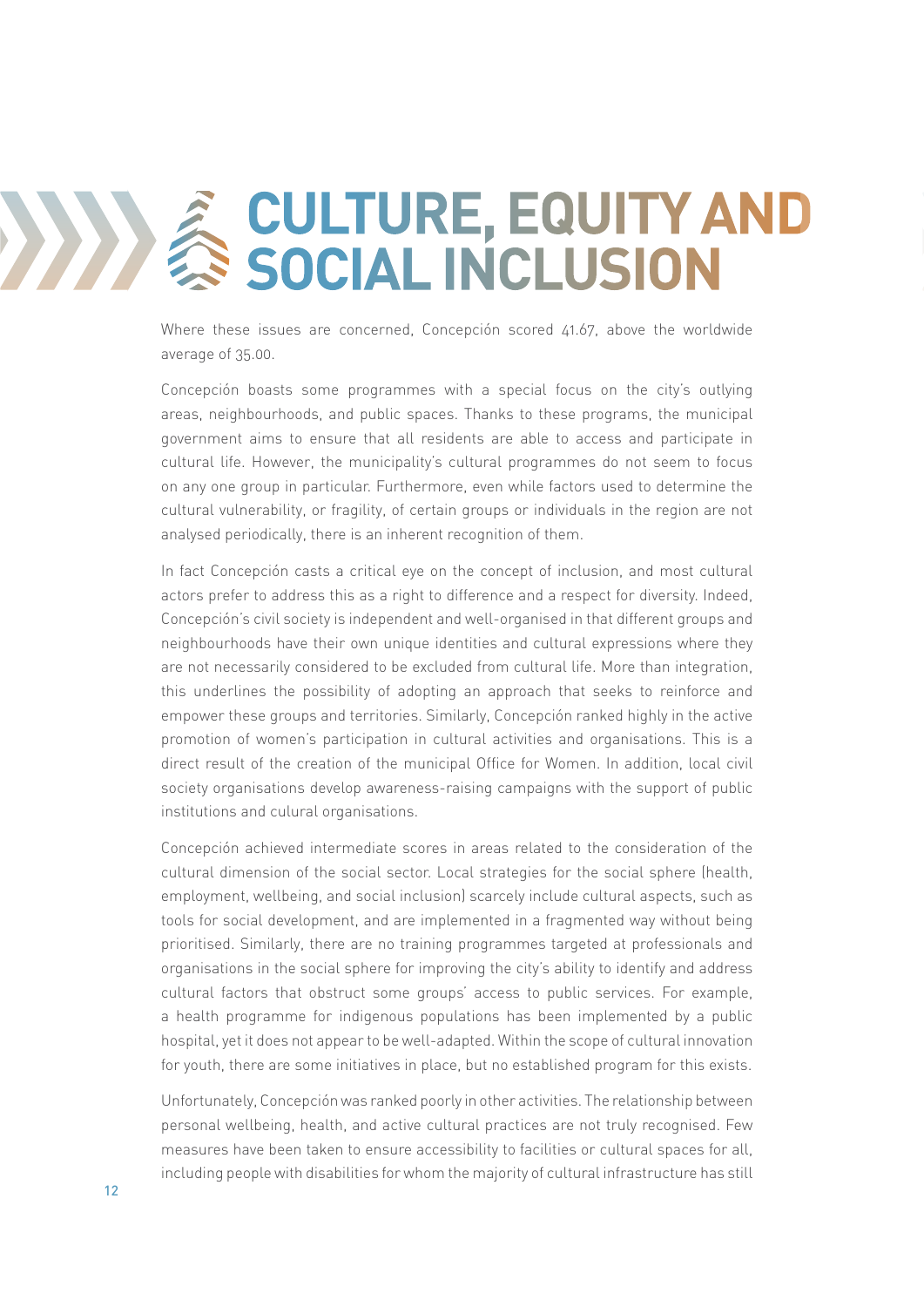# **EXAMPLE COULTURE, EQUITY AND SOCIAL INCLUSION SOCIAL INCLUSION**

not been adapted. On the whole, there are also no local conflict resolution strategies, nor is a cultural dimension considered with respect to the Mapuche community, for example. There are also no programmes that promote intergenerational cooperation. Finally, there do no seem to be any tertiary sector organisations developing their activities with a consideration of the relationship between culture, equity, and social inclusion, nor a platform that unites them.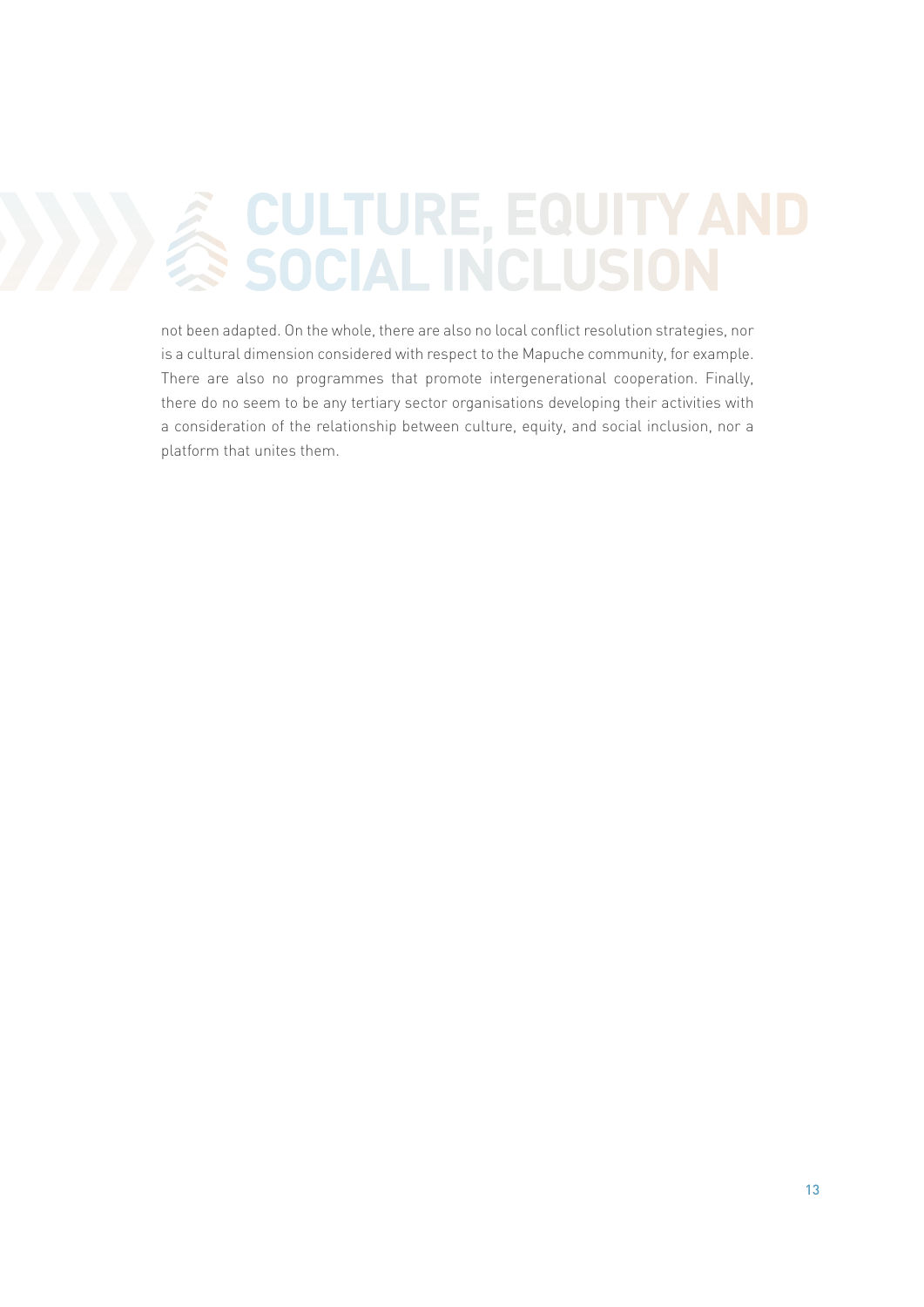## *Friday* **CULTURE, URBAN PLANNING AND PUBLIC SPACE**

Here, Concepción scored a 59.38, ahead of a 44.00 worldwide average.

Concepción excels in this area in particular due to its recognition of public spaces like streets, squares, and the city's other communal areas as key resources for cultural interaction and participation. The municipal government has a cultural programme in public spaces as a crucial response to the lack of infrastructure, and it lends a dynamic social, cultural, and citizenship aspect to the city that is valued by its people.

Conversely, local urban development plans have yet to explicitly recognise the importance of culture, save in the area of cultural heritage. The local government has an inventory of cultural heritage at its disposal and, in spite of lacking the proper resources for more effective protection, it has also established appropriate mechanisms for their conservation and preservation. New cultural infrastructure is being planned, with a proper analysis of its impacts, as well as a developed management plan. Though, currently, they lack depth.

One particularly important element in this area is the creation of C3, which is broadly connected to city's ecosystem and aims to impact the revitalisation of its neighbourhood. The municipality's regulation plan takes into account the notion of landscape and aims to preserve it. However, no management plan has been created for natural and cultural landscapes. There are no policies in place concerning urban transport and mobility that consider cultural factors, yet no shortcomings were identified in citizens' access to cultural life.

Concepción received an intermediate score in its identification of cultural and symbolic values associated with the region. Specific symbolic elements are valued, yet no protection or rehabilitation management plans are established, nor are there an extensive number of spaces that, given their symbolic role, make up a communal good for the residents. Regarding public art, there do exist public art conservation programmes, but they do not promote development or creation. On some occasions, activities have been carried out relating to citizens' active participation in urban planning and the territory's transformation in urban design, architecture, or public art, for example. Unfortunately, these were scant and temporary.

Citizen engagement is undertaken in non-binding consultations, and seldom in an active way. Some activities are used to promote the role of culture in the renovation of historic centres, as well as its role in the territorial development of certain neighbourhoods. One example is that of C3, which was established in a disadvantaged neighbourhood, but these initiatives appear to be isolated and do not constitute a part of a coherent,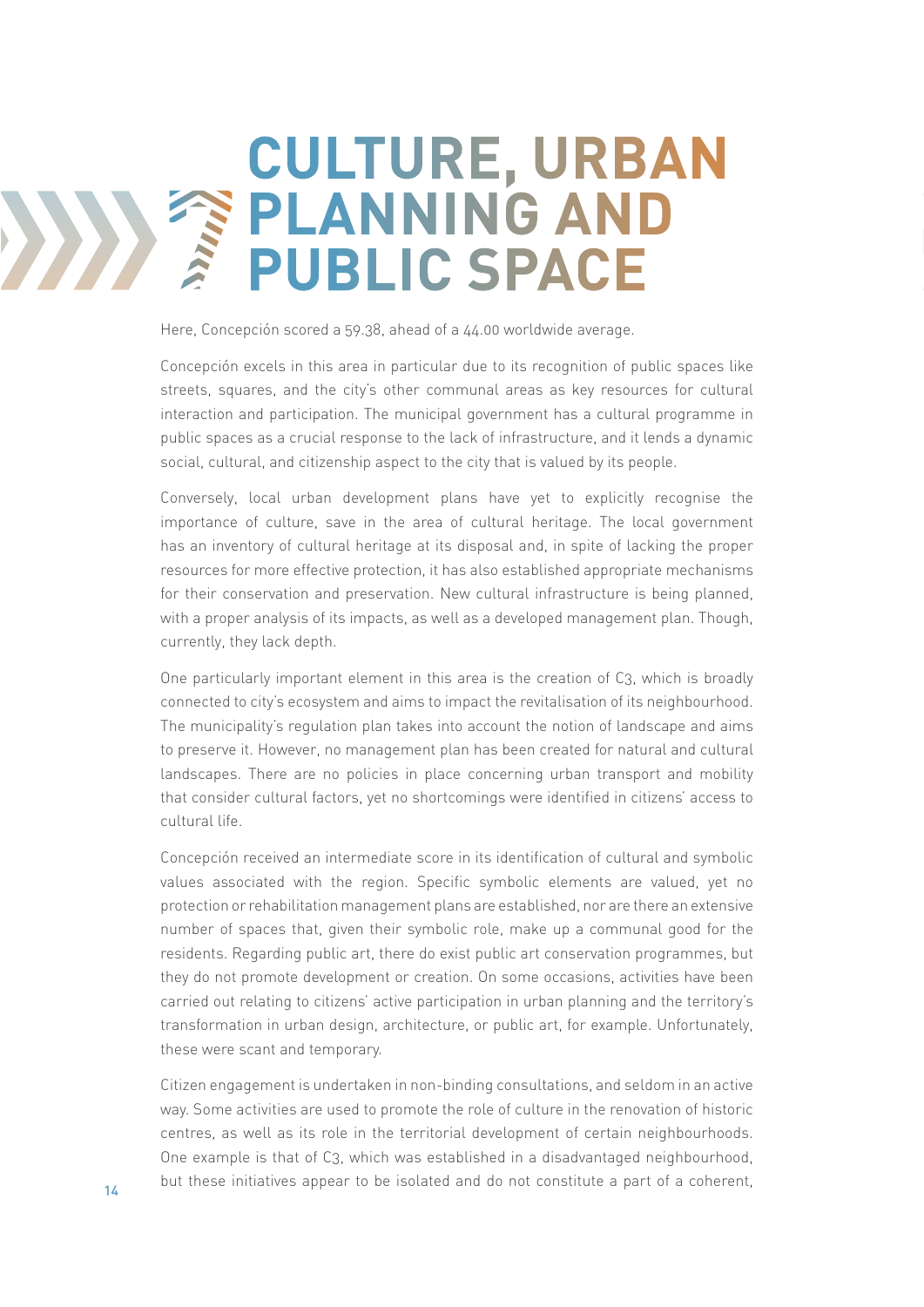## **771117 CULTURE, URBAN PLANNING AND PUBLIC SPACE**

comprehensive plan. Similarly, culture is not present in the municipal development plan.

Related to this, Concepción received a lower ranking in actions associated with architecture. There are some mechanisms for architectural quality in certain buildings, but overall, there are no quality guidelines for architecture in the city, for either construction or renovation. Furthermore, there is no reference document for regular use in urban policies on the "evaluation of cultural impact".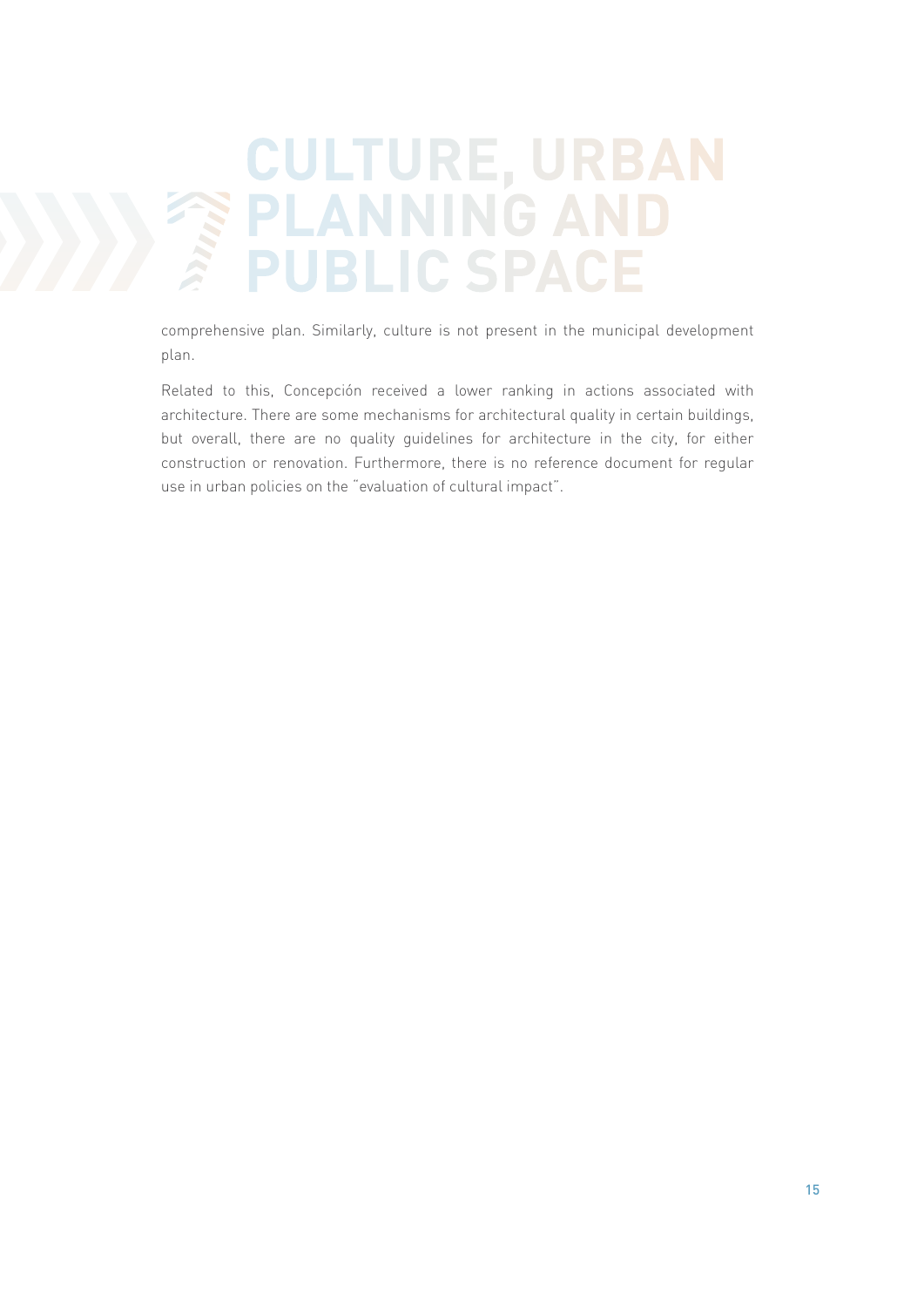## **8 CULTURE, INFORMATION AND KNOWLEDGE**

Here Concepción was awarded a 75.00, high above the worldwide average of 43.00.

Legislation guarantees freedom of expression, including artistic expression, freedom of opinion, freedom of information, and respect for cultural diversity, despite the clear lack of spaces to strengthen them. Although, there are both public and civil society mechanisms for observing these freedoms. On a national level there is the Human Rights Watch, which has a branch on culture, as well as the universities of Concepción. Overall, there is free and pluralistic communication that favours the right for citizens to take part in cultural life as well as to reflect the diversity of opinions. However, there is a clear paucity of public information through community media and citizens.

Some specific activities for training, or awareness-raising, for culture professionals are made available. They focus on current or emerging ways for civil society organisations to access and reproduce culture. They include copyright, copyleft, open access, and many others. Moreover, Corfo currently promotes training for stakeholders in creative industries that addresses this issue. The relationship between social innovation and basic cultural processes has a number of initiatives. One example is Corfo, which currently finances a co-working space for social and cultural innovation. Finally, the municipality has an international exchange program with other cities, while the Regional Arts and Culture Council has a funding programme for those cultural actors that participate in international cooperation networks.

Concepción received an intermediate score in other areas. Concerning the observation, research, or analysis of cultural realities, as well as interaction with other areas of human development, Corfo carried out a diagnostic study on the creative economy. It found that, while universities had an observatory on urban planning, there was not one for local culture. In much the same way, there were no permanent mechanisms established for assessing cultural accessibility, or the use of information and communication technologies for cultural purposes. In spite of this, there is good access to ICTs and no other major issues in this area were noted. There are no policies or programs on forms of creativity, production, or digital distribution that are focused on residents. Similarly, they do not favour cultural democracy, but there is an identifiable consideration for some initiatives in these fields. Lastly, while cultural institutions do participate in debates on information and knowledge, these are isolated events.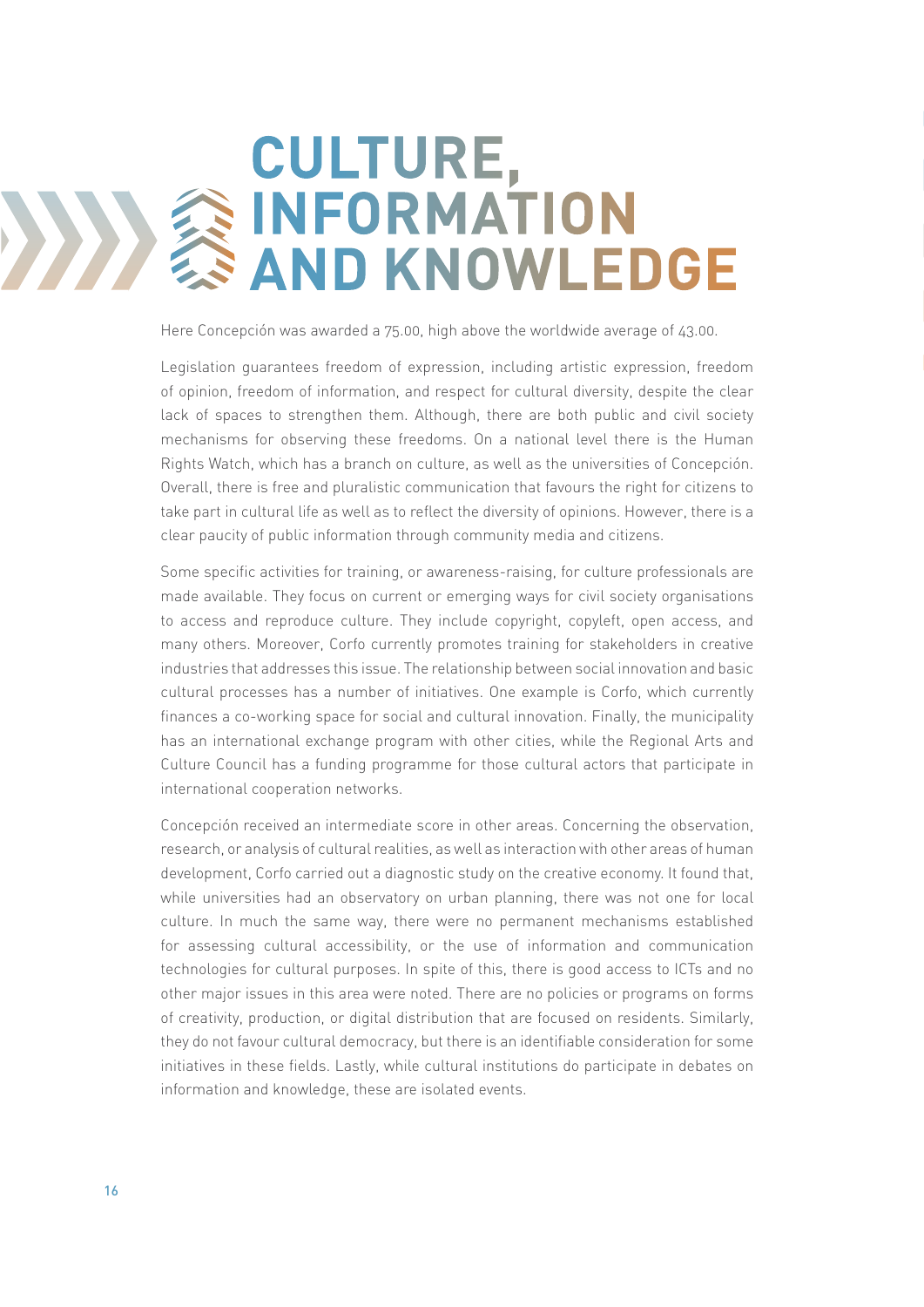# **GOVERNANCE OF CULTURE**

In this last area, Concepción received a 69.32, above a global mean of 37.00.

Concerning its governance, Concepción is especially laudable for its citizens' active participation in defining and formulating their cultural policies. Specifically, Concepción's Strategic Cultural Plan, "Concepción 2030", adopted in 2014 was constructed through an exemplary process of citizen participation, from street surveys to a forum where citizens voted directly. This involved residents in an active and engaging participatory exercise in outlining the city's priorities on cultural action. The Strategic Cultural Plan was explicitly based on Agenda 21 for culture and Culture 21: Actions. It is geared towards properly planning the city's cultural development, while maintaining a vision of the future and pillars of action, such as policy implementation programmes. Two years following its adoption, an obvious need has arisen for participants to carry out neighbourhood plans that encourage a cultural life that is more adaptable to identities and the realities of different neighbourhoods within Concepción. In order to implement the Strategic Cultural Plan, a public, participatory entity was created that included public, civic, and private actors on an advisory board. Since the adoption of the plan in 2014, the group has not yet reconvened due to the administrative process of establishing a Department of Culture within the municipality. However, the municipal government is seeking to reactivate this participatory authority, and to connect it with the implementation of the Strategic Cultural Plan.

Cultural institutions maintain transparent accountability while also evaluating the public service they provide. A gender perspective was also incorporated into cultural programmes and institutions, though, according to participants, needed to be systematised and to better reflect the issue. There are practices that strengthen citizens' participation in managing facilities, programmes, and cultural events, though they are not consistent. An example of this is the Concepción Creation Centre (the "C3"), which is a new cultural space established by the municipal government in 2015. It is being co-constructed along with citizens, and will belong to those cultural groups that use it. The local government recognises and supports management practices that express local culture, and also spurs development around common goods, such as through the municipality's bankruptcy resources.

Even though since 2014 the city has made significant efforts in the area of citizen participation, Concepción was given an intermediate ranking in actions pertaining to permanent spaces for dialogue, negotiation, and regulation. Initially, participants considered there to be good coordination and openness to dialogue with the municipality's cultural services, but, it was observed that, overall, this was not generated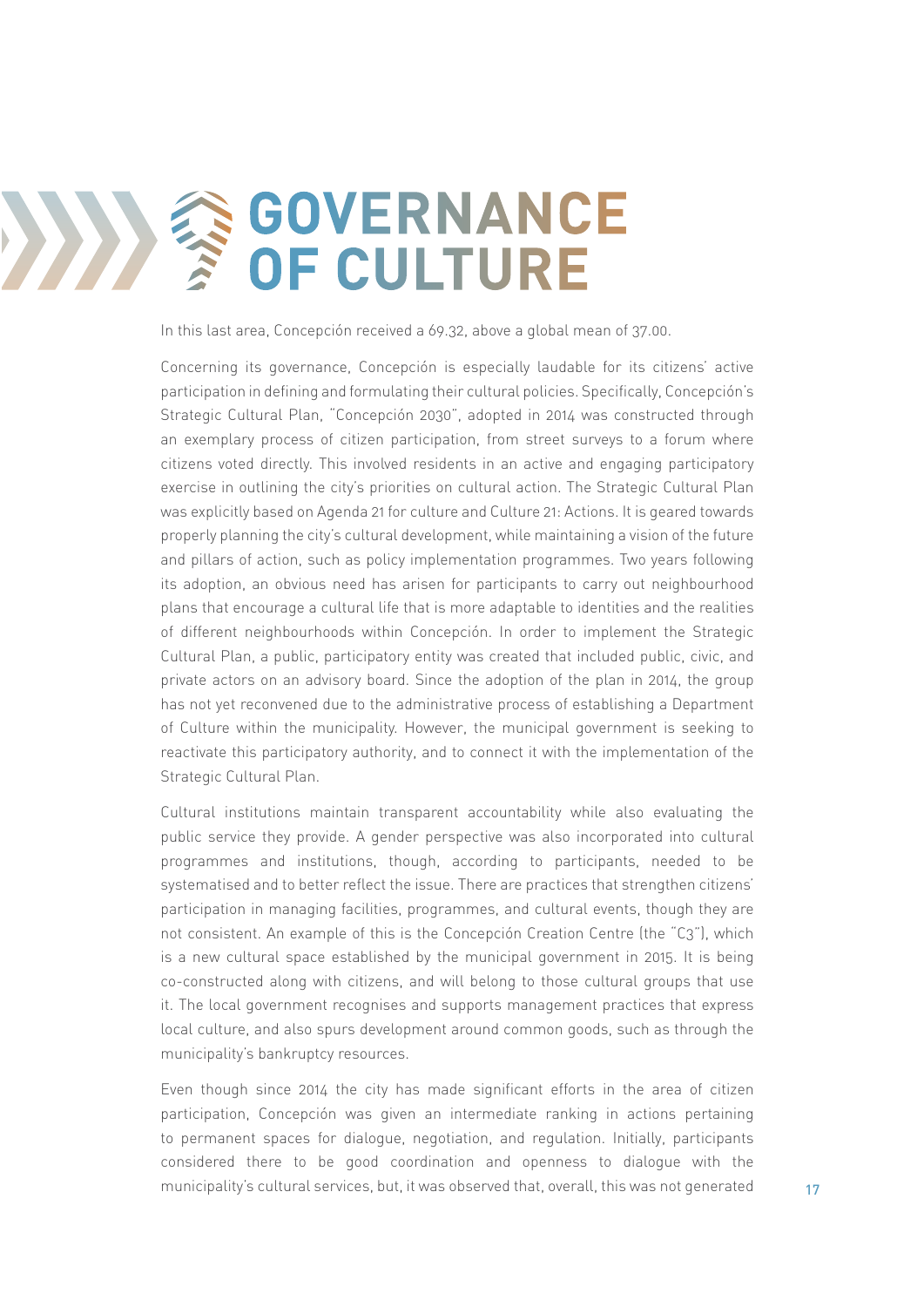# **GOVERNANCE**<br> **POF CULTURE OF CULTURE**

by the municipal government. It also did not exist with other public or institutional stakeholder permanent spaces of dialogue, negotiation, and the regulation of their objectives and method Furthermore, there was no evidence of this coordination through the participation of all actors involved in the city's public projects. On the other hand, there are measures, such as training programs through the Regional Arts and Culture Council or Corfo, for strengthening NGOs, trade associations, or unions in the aspect of culture, as well as other civil society actors that contribute to cultural life. These do, however, seem an insufficient response to needs. Lastly, there is no independent platform or network of civil society organisations which include citizens and cultural actors from all sectors.

Concerning governance with regards to other levels of government, there is a distribution of responsibilities across local, regional and national levels, including collaboration with some actors, and some established permanent mechanisms. While an example of the latter may be artistic education, generally there is a lack of permanent coordination mechanisms.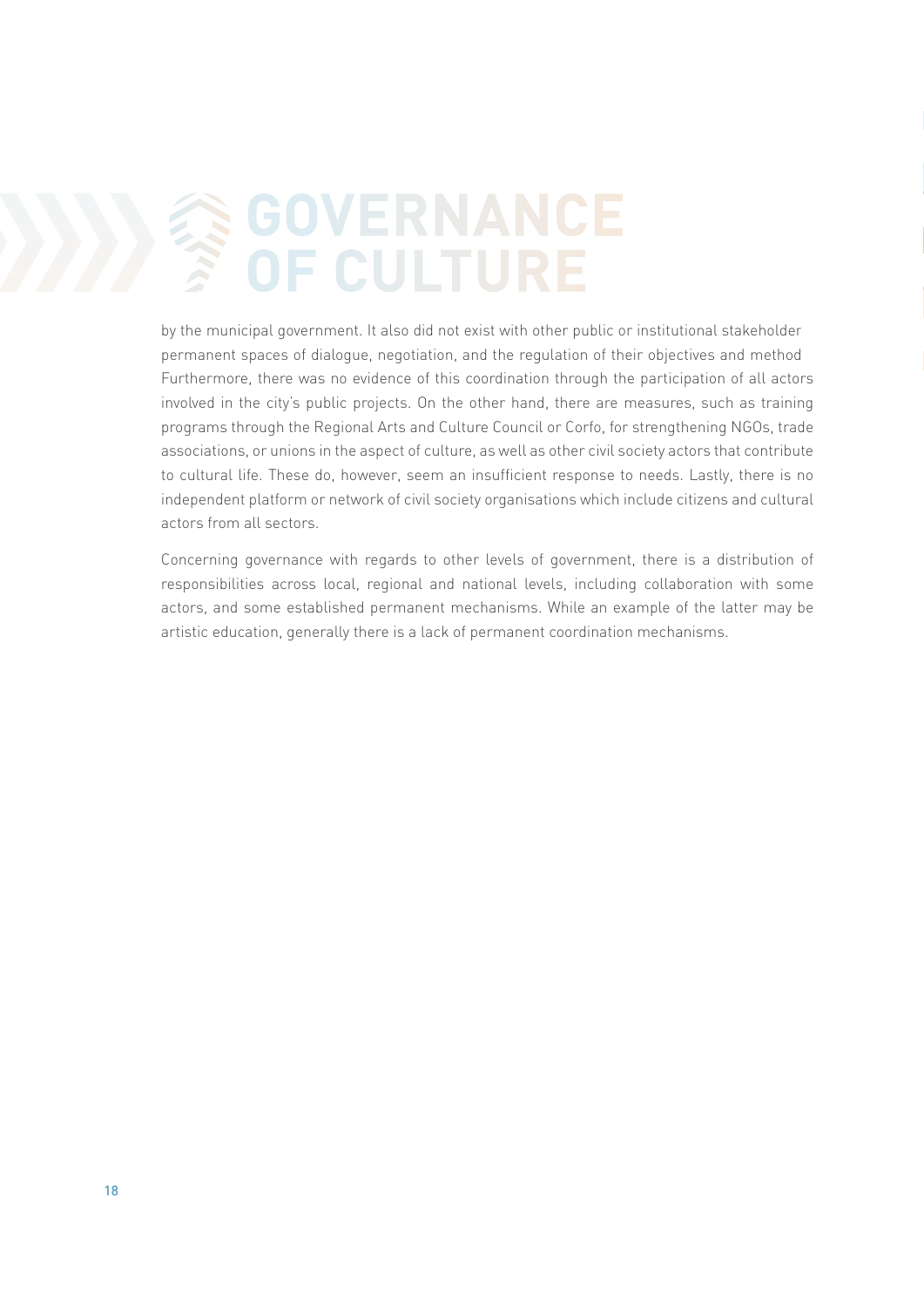# **CONCLUSIONS**

The city of Concepción shows significant expertise in the design and implementation of participative, transversal cultural actions and policies, with an important focus on its citizens. In adopting its Strategic Cultural Plan, "Concepción 2030" in 2014, the city displayed its exemplary participatory practices. The city is also praiseworthy for implementing cultural actions in a post-catastrophic crisis situation to promote the reconstruction of the territory, social cohesion, and sustainable development.

Concepción is also commendable for its practices relating to culture and education; its emphasis on heritage, diversity, and creativity; its focus on culture, information, and knowledge, as well as its governance of culture, particularly regarding citizens' participation. A vital effort was made in the area of cultural rights, a theme that is becoming increasingly important in Concepción. The municipality's model programmes have led substantively to cultural actions in non-conventional spaces, such as public spaces, neighbourhoods, and schools. This has acted as a response to the lack of cultural infrastructure, and has aided in nurturing more access, participation, and empowerment for citizens in the cultural sector.

Among the aspects immediately requiring more attention is that of cultural rights. Here, Concepción may benefit from the examples of other cities by forming relationships between: culture, urban planning, and public space; culture and economy; equity and social inclusion, and especially by linking culture with the environment.

In fact, out of the dialogues with participants, alongside an external analysis, arose the possibility that cultural rights, governance of culture, and the concept of linking culture with the environment could be specific working areas within the guidelines of the Pilot Cities programme. Further to this, they would also act as a secondary approach to culture, equity, and social inclusion, as well as the relationship between culture, urban planning, and public space.

The measures that may be considered within the scope of cultural rights include, for example:

- formally integrating the perspective of cultural rights into the municipality's reference texts and into its programmes
- fostering cultural empowerment in all geographic sectors of the city, especially specific neighbourhoods and outlying areas
- favouring citizens' active participation in cultural creation and empowering them as cultural actors, such as through cultural mediation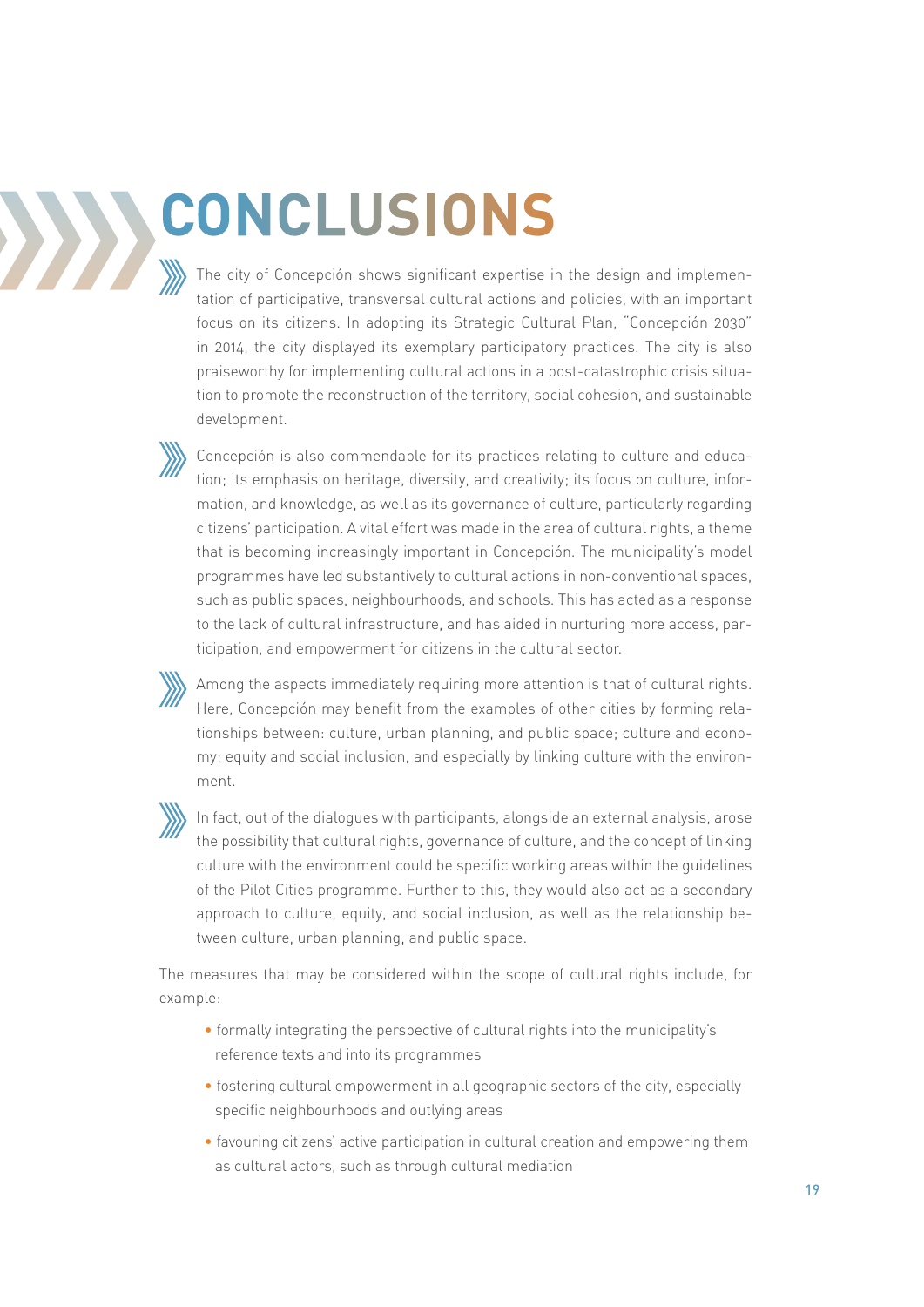- integrating culture and active citizen participation into one pillar of action for people's comprehensive, social development
- promoting citizens' appropriation and transformation of public space as a result of cultural actions

The issue of cultural rights also implies a special perspective on indigenous populations. During the self-assessment week in 2016, a meeting was organised with representatives from Concepción's Mapuche organisations, which allowed for the creation of work proposals in order to strengthen Mapuche cultural rights. The measures that may be implemented include, for example:

- the implementation of a municipal cultural programme dedicated to indigenous communities and the symbolic recognition of the Mapuche presence in Concepción
- the creation of Mapuche cultural centres in response to the aspirations, and needs of the communities
- the creation and recognition of ceremonial spaces
- the implementation of a programme for Mapuche language and culture, as well as intercultural dialogue in schools

Those measures that could be considered within the area of culture and the environment are, for example:

- the identification and valuing of cultural and symbolic interests of spaces and natural features
- reinforcing coordination and working together with the department of the environment
- developing a pillar of action on territory and environment related to indigenous communities

Measures that could be considered within the area of cultural governance include, for example:

- the creation of permanent mechanisms for citizen participation in the cultural policies of Concepción
- the encouragement of transversality, coordination, links, and horizontality between local cultural actors.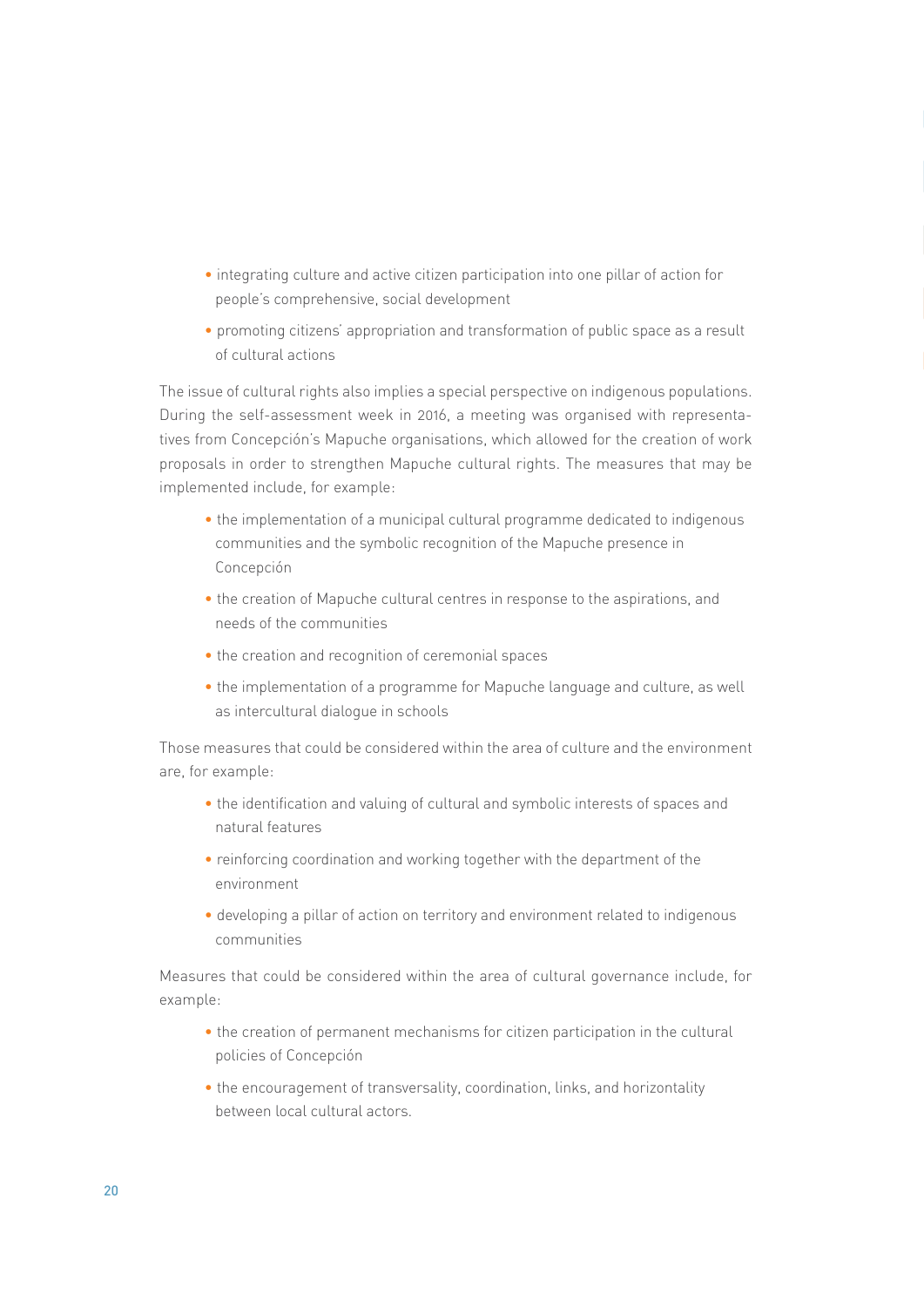## **ANNEX 1: INITIAL WORKSHOP PARTICIPANTS PILOT CITIES WORKSHOP: STAKEHOLDERS**

| <b>NAME - SURNAME</b>  | <b>POSITION</b>                                         |
|------------------------|---------------------------------------------------------|
| <b>Cultural Rights</b> |                                                         |
| José Ignacio Olivares  | Biobio Regional Council for Culture and Arts            |
| Arnoldo Weber          | <b>Cultural Corporation for Steel artists</b>           |
| Alejandra Villarroel   | 'Activa tu Presente con Memoria'                        |
| Mario Cabrera          | Regional Theater of Biobío                              |
| Emmanuelle Alliot      | French Alliancy Cultural Corporación (Alianza Francesa) |

|  | <b>Heritage, Diversity and Creativity</b> |  |
|--|-------------------------------------------|--|
|--|-------------------------------------------|--|

| Bernarda Umanzor | Biobío Regional Council for Culture and Arts           |
|------------------|--------------------------------------------------------|
| Carlos Ortiz     | Council on National Monuments of Biobio                |
| Armando Cartes   | <b>SEMCO Socio-Cultural Corporation</b>                |
| Marcos Sánchez   | <b>Natural History Museum</b>                          |
| Patricio Mora    | Fundación Proyecta Memoria (Memory Project Foundation) |
| Gonzalo Cerda    | University of Biobío                                   |
| Jorge Leal       | Duoc UC Professional Institute                         |

| <b>Culture and Education</b> |                                                |
|------------------------------|------------------------------------------------|
| Claudia Latorre              | Director of the Education Municipal Department |
| Pablo Gaete                  | Balmaceda Arte Joven                           |
| Natalia González             | Historic Archives Municipal Library            |
| Liliana Rubilar              | Seremi Educación Biobío                        |
| Sebastián Torres             | Culture and Arts Centre (CAC)                  |

| <b>Culture and Environment</b> |                                      |
|--------------------------------|--------------------------------------|
| Andrea Aste                    | Municipal Direction of Environment   |
| Alejandra Stehr                | <b>EULA University of Concepción</b> |
| María José García              | Foundation El Árbol                  |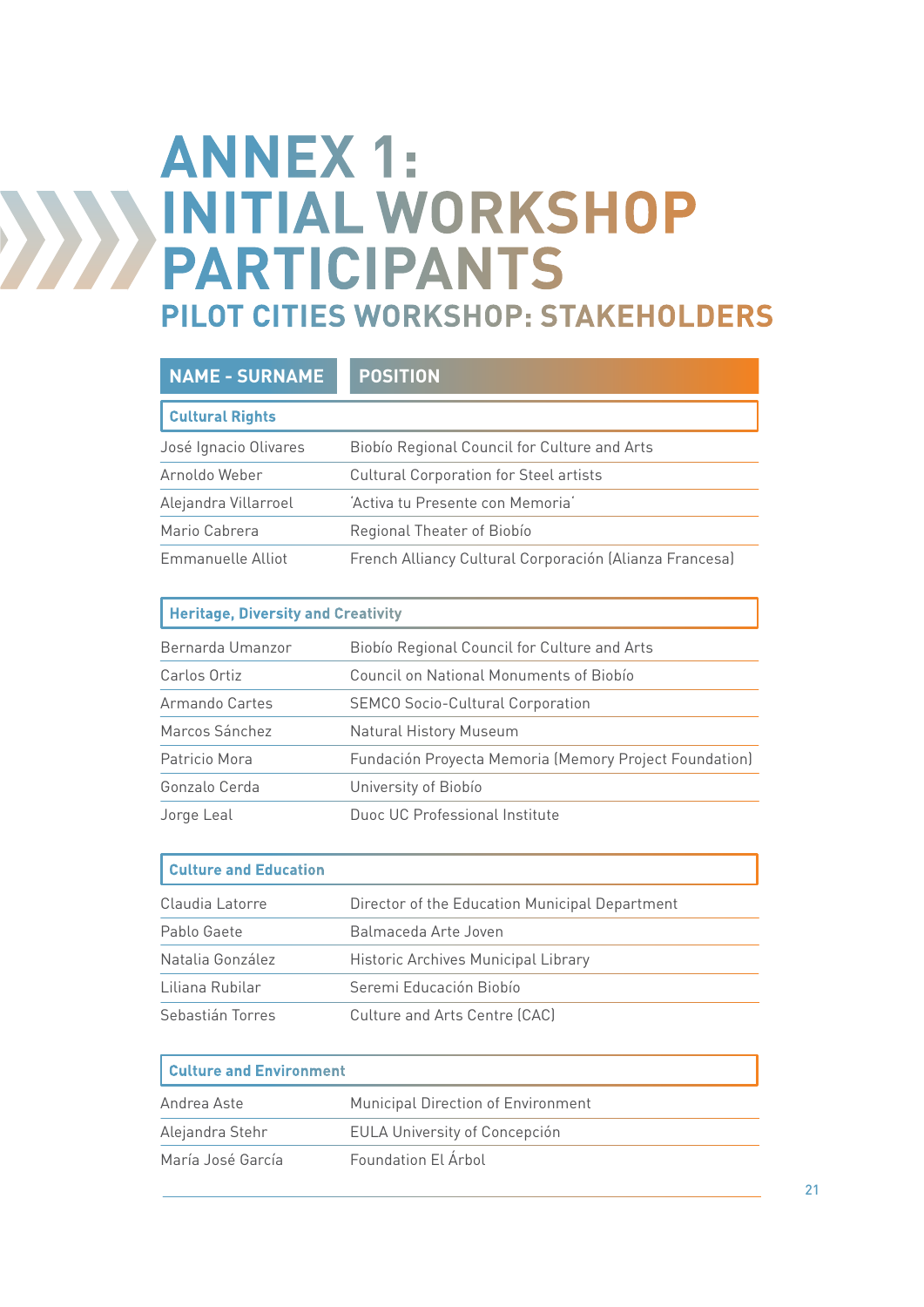#### **Culture and Economy**

| Johann Bórquez    | Centre for Creation of Concepción (C3) |
|-------------------|----------------------------------------|
| Jorge Sanhueza    | Corfo Biobío                           |
| Sergio Villar     | <b>OMIL Municipality of Concepción</b> |
| Alejandra Palma   | Creative Industries of Concepción AG   |
| Carolina Godoy    | Sernatur Biobío                        |
| Esmeralda Herrera | <b>Austral Solutions</b>               |

#### **Cultura, Equity and Social Inclusion**

| Susan Zurita        | Oficina Discapacidad Municipal (Disabilities office)     |
|---------------------|----------------------------------------------------------|
| Estefanía Medina    | Gendarmerie Biobío                                       |
| Sandra Narváez      | Senadis Biobío                                           |
| Remigio Inalef      | Oficina Asuntos Indígenas (Office of Indigenous Affairs) |
| Paulina Barrenechea | University of Concepción                                 |

### **Culture, Urban planning and Public space**

| Karin Rudiger | Municipal Urban Adviser |
|---------------|-------------------------|
| Jaime Arévalo | MINVU Biobío            |

### **Heritage, Information and Knowledge**

| Braulio Gatica | Singularity Sur |
|----------------|-----------------|
| Iván Monsalve  | Mocha Magazine  |

#### **Governance of Culture**

| Andrea Muñoz Araya  | Concepción Government                       |
|---------------------|---------------------------------------------|
| Carlos Plasencio    | <b>COSOC Concepción</b>                     |
| Benjamin Guerra     | MIC Concepción                              |
| Cristian Rojas      | Pintors and sculptors Association of Biobio |
| Ricardo Fletcher    | Lorenzo Arenas Community Radio              |
| Fernando de la Jara | Cultural manager                            |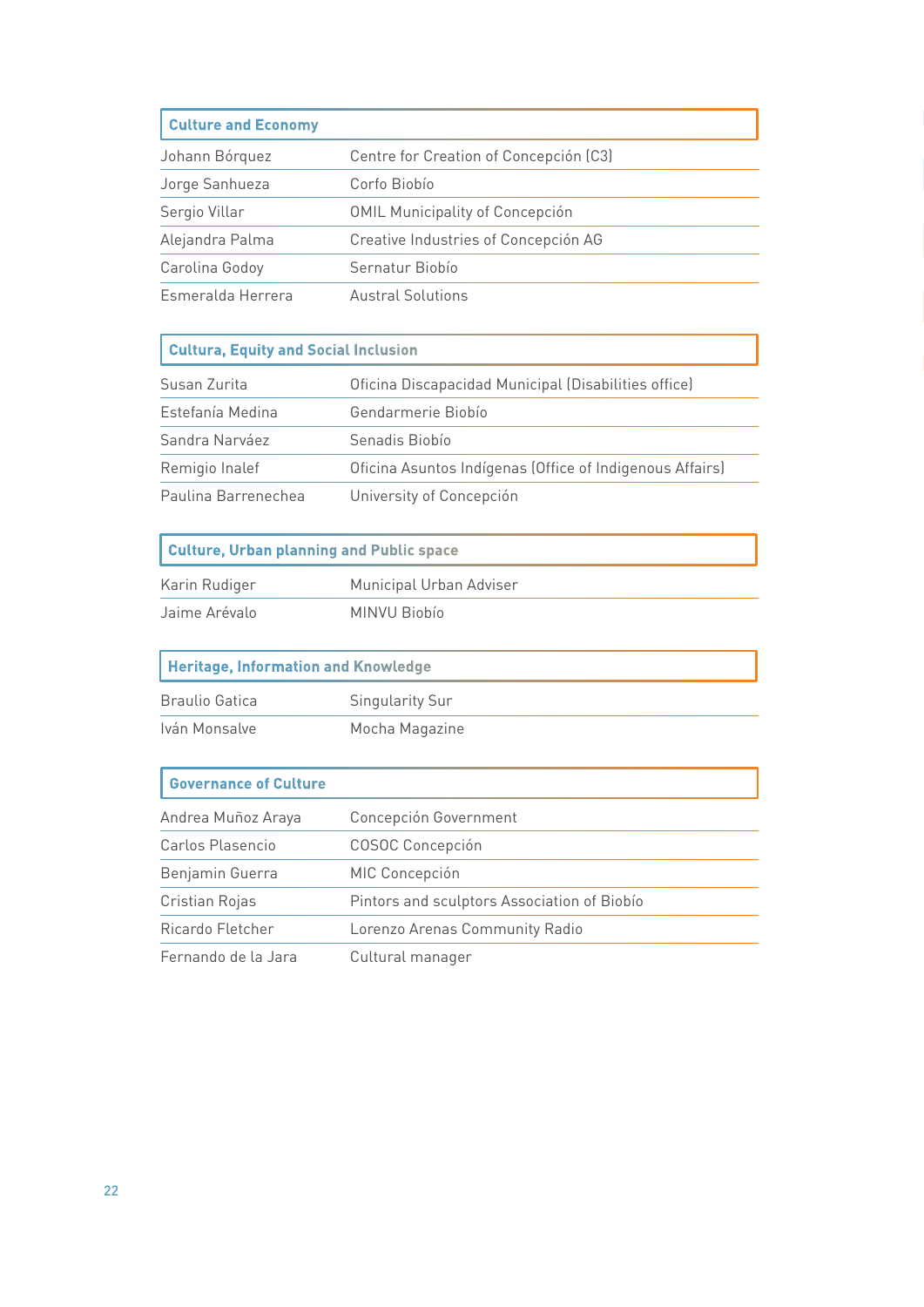# **CONTACTS**

For further information on this excercise, please contact:



### **Municipality of Concepción** Email: mcastro@concepcion.cl

Web: www.concepcion.cl



**United Cities and Local Governments (UCLG) - Committee on Culture** Email: info@agenda21culture.net Web: www.agenda21culture.net